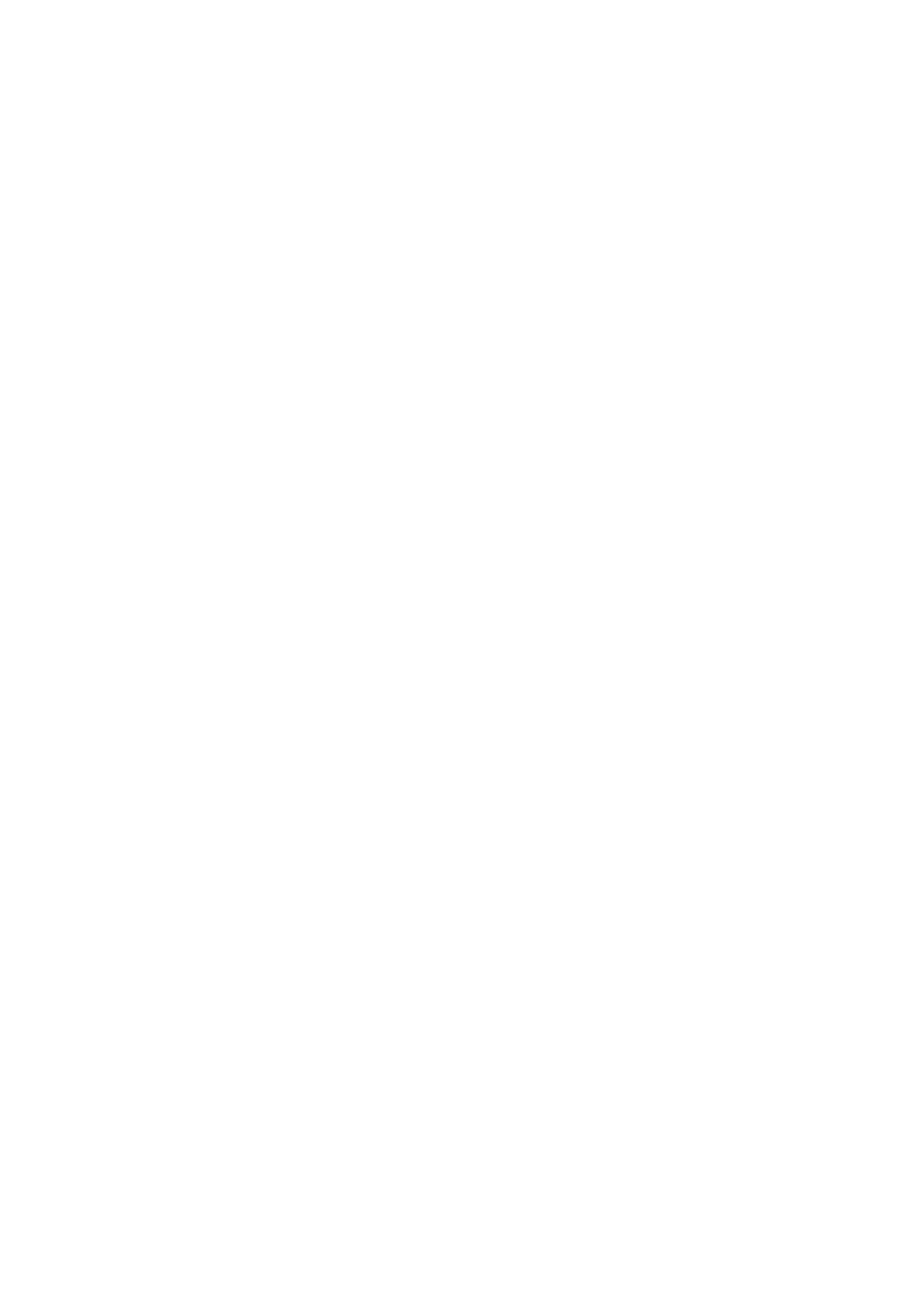# **LIST OF ACRONYMS**

| <b>ACHPR</b>    | African Charter for Human and People's Rights                          |
|-----------------|------------------------------------------------------------------------|
| AGYW            | Adolescent Girls and Young Women                                       |
| AMwA            | Akina Mama wa Africa                                                   |
| ART             | <b>Antiretroviral Therapy</b>                                          |
| <b>AWAC</b>     | Alliance of Women Advocating for Change                                |
| <b>BBC</b>      | <b>British Broadcasting Corporation</b>                                |
| CAO             | <b>Chief Administrative officer</b>                                    |
| PEPFAR          | President's Emergency Plan For AIDS Relief                             |
| <b>CDC</b>      | <b>Centres for Disease Control and Prevention</b>                      |
| IDI             | Infectious Diseases Institute                                          |
| <b>RHSP</b>     | Rakai Health Sciences Program                                          |
| <b>CHLEG</b>    | Community Health and Livelihoods Enhancement Group                     |
| <b>CHuSAs</b>   | <b>Community Human Rights and Sustainable Development Accelerators</b> |
| <b>CSO</b>      | Civil Society Organization                                             |
| COVID-19        | Corona Virus Disease 2019                                              |
| <b>DHO</b>      | <b>District Health Officer</b>                                         |
| <b>HEPS</b>     | Coalition for Health Promotion and Social Development                  |
| <b>DiCs</b>     | Drop in Centers                                                        |
| <b>DPC</b>      | <b>District Police Commander</b>                                       |
| <b>DSDM</b>     | Differentiated Service Delivery Model                                  |
| <b>FSW</b>      | Female sex worker                                                      |
| <b>FSWLHIV</b>  | Female sex workers living with HIV                                     |
| <b>GACs</b>     | <b>Girls Action Clubs</b>                                              |
| <b>GBV</b>      | <b>Gender Based Violence</b>                                           |
| <b>HEPS</b>     | Coalition for Health Promotion and Social Development                  |
| HIV             | Human Immunodeficiency Virus                                           |
| <b>HRAPF</b>    | Human Rights Promotion and Awareness Forum                             |
| <b>HRI</b>      | Health Rights Initiative                                               |
| <b>ICRSE</b>    | International Committee on Rights of Sex workers in Europe             |
| <b>ICWEA</b>    | International Community of Women Living with HIV Eastern Africa        |
| LC              | <b>Local Council</b>                                                   |
| LDU             | <b>Local Defence Units</b>                                             |
| MoH             | Ministry of Health                                                     |
| МS              | Microsoft                                                              |
| <b>MSM</b>      | Men who have sex with Men                                              |
| <b>MWLHIV</b>   | Mainstream women living with HIV                                       |
| <b>NSWP</b>     | Global Network of Sex workers' Projects                                |
| ОC              | Officer- in - Charge                                                   |
| <b>PEP</b>      | Post Exposure Prophylaxis                                              |
| PrEP            | Pre-Exposure Prophylaxis                                               |
| <b>PWD</b>      | People with disability                                                 |
| <b>RDC</b>      | <b>Resident District Commissioner</b>                                  |
| <b>SDGs</b>     | Sustainable Development Goals                                          |
| <b>TASO</b>     | The AIDS Support Organization                                          |
| TB              | <b>Tuberculosis</b>                                                    |
| TG              | <b>Trans Gender</b>                                                    |
| <b>UN Women</b> | United Nations Entity for Gender Equality and the Empowerment of Women |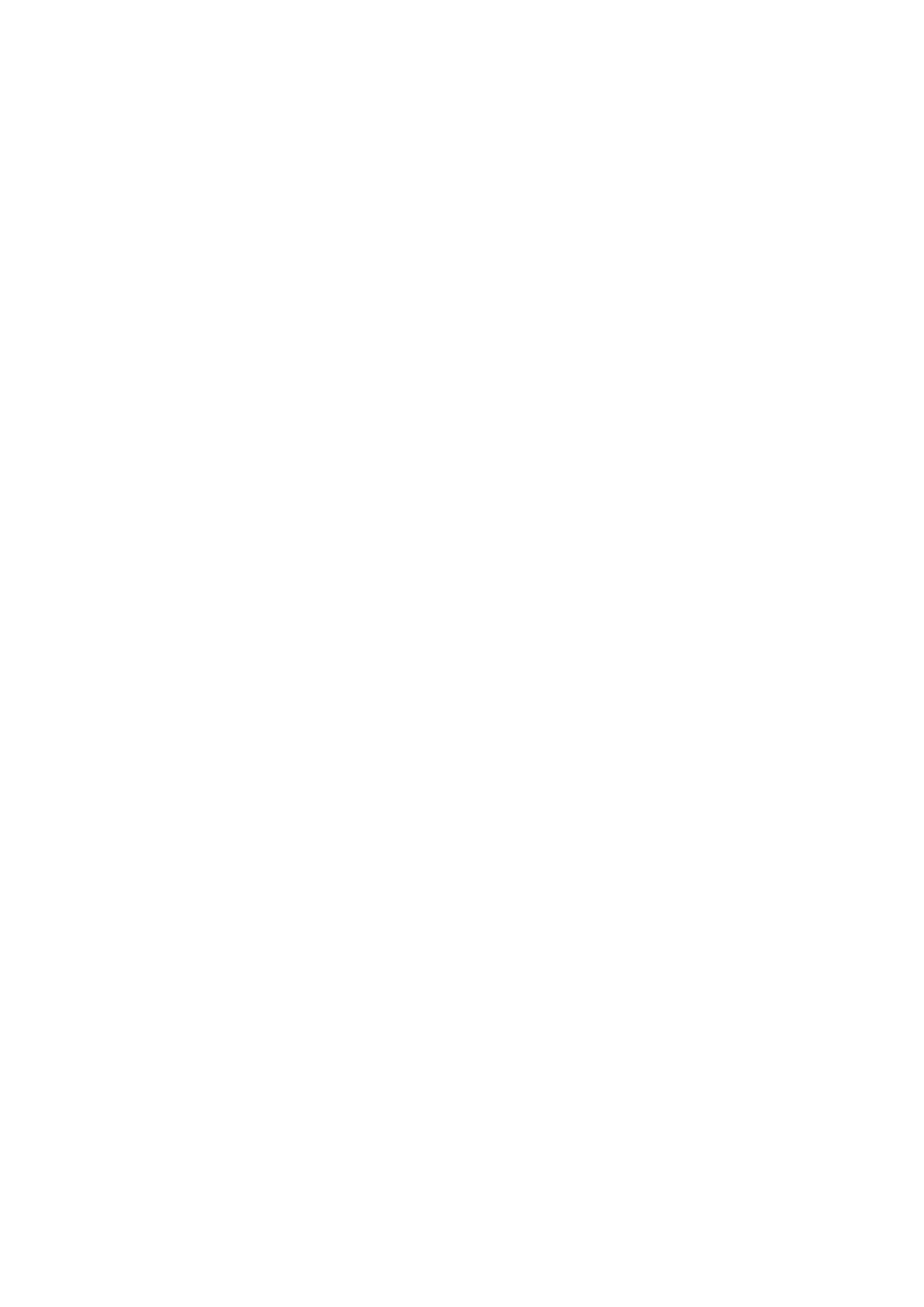# **Table of Contents**

| 5.1 Awareness on preventive measures for Covid-19 pandemic among FSWs, MWLHIV and AGYW - 1 -                           |
|------------------------------------------------------------------------------------------------------------------------|
| Findings show that only 65% of the FSWs, AGYW and MWLHIV have adequate information about this pandemic                 |
| 5.2. The effect of Covid-19 lock down on the access and adherence to HIV treatment and preventive care among           |
| 5.4. Coping strategies of FSWs, AGYW and MWLHIV for dealing with the distressing situation of the lock down -<br>$3 -$ |
|                                                                                                                        |
|                                                                                                                        |
|                                                                                                                        |
|                                                                                                                        |
|                                                                                                                        |
|                                                                                                                        |
|                                                                                                                        |
|                                                                                                                        |
|                                                                                                                        |
|                                                                                                                        |
|                                                                                                                        |
|                                                                                                                        |
|                                                                                                                        |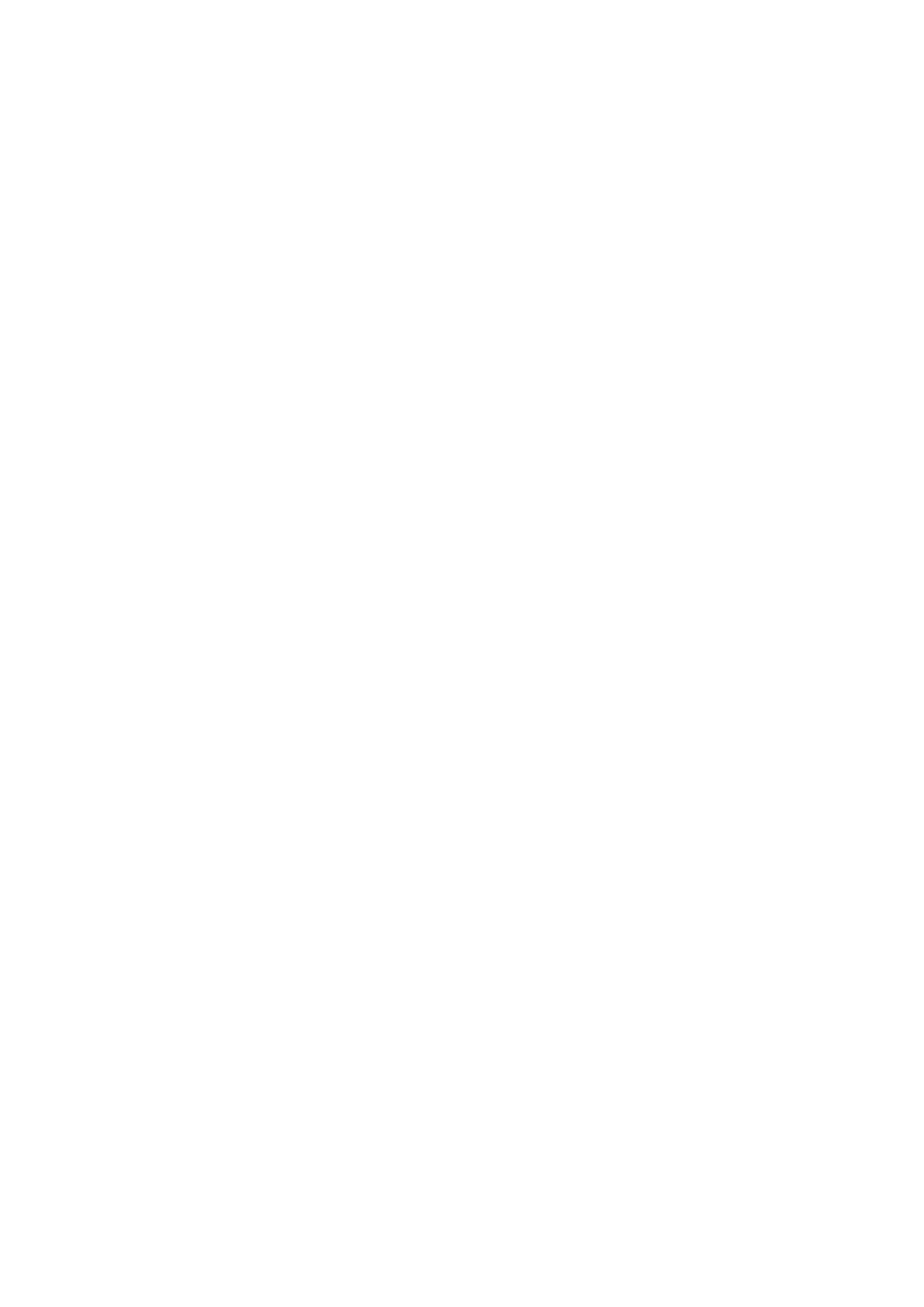# **ACKNOWLEDGEMENTS**

AWAC worked with her grass root members and other community grass root champions from the main stream of women living with HIV and young people living with HIV to administer the rapid assessment from 30 districts across the country for example, via district coordinators under SWaSHE project and Peer leaders in the community the grass root level.

On this note we wish to acknowledge our development partners/donors for the support towards this activity without their support it would not have been possible, especially our Consortium members implementing the SWaSHE project (ICWEA & UNYPA) supported by UNWOMEN; MoH, UAC, UNFPA, UNAIDS, PEPFAR/CDC/IDI, PEPFAR/CDC/RHSP American Jewish World Services (AJWS), AVAC, UAF, TASO and Health Gap. Also without forgetting our key stakeholders for the technical support especially; Mushabe Elizabeth, Beatrice Mugambe, Irene Murungi, Billy Pike-Washington and AWAC staff. Finally, to AWAC CSO partners specifically AIC, UGANET, HEPS, HRAPF, UHRN, UKPC and CEHURD for their collaboration. We do not take your support for granted and highly acknowledge your support during this process.

AWAC is grateful for the commitment from everyone who was involved in this process while conducting and completing this exercise. Partnerships will continue to be a cornerstone of our response to the recommendations emerging from this rapid assessment, to ensure effective, efficient and relevant impact among FSWS, AGYW and women living with HIV & AIDS in Uganda.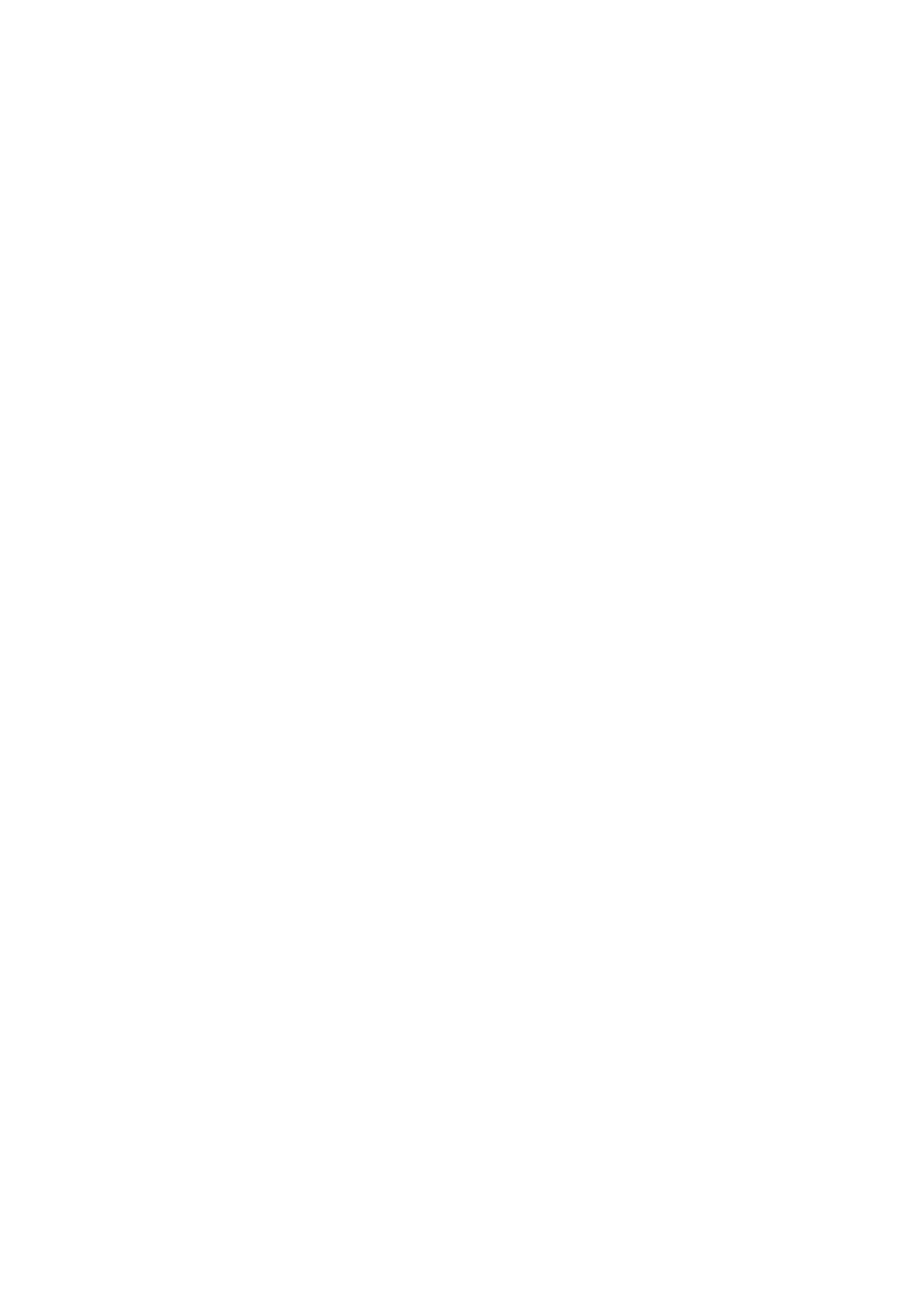# **Brief History about AWAC**

The Alliance of Women Advocating for Change (AWAC) is an umbralla network of grass-root female sex worker led-organizations in Uganda. Established in 2015 by the champions of the female sex worker movement to promote meaningful involvement and collective organizing of rural & peri-urban Female Sex Workers (FSWs) - including FSWs living with HIV/AIDS, using/injecting drugs, chidren of sex workers and adolescent girls & young women (AGYWs) operating in high risk areas. Such areas are; slum areas, landing sites, transit routes, mining, quarrying and boarder areas to strengthen a unified, vibrant, national, and sustainable FSW led movement Uganda. AWAC is registered with the NGO Board under Reg. No. INDR140811523NB and was also granted her permit to operate countrywide as an NGO under File No. MIA/NB/2018/10/1523.

AWAC areas of implementation include; Kampala, Wakiso, Mukono, Busia, Tororo, Kabale, Isingiro, Kyotera, Masaka, Rakai, Lyantonde, Mbarara, Kasese, Kabarole, Kyegegwa, Kamwenge, Kyegegwa, Bundibugyo, Mbale, Jinja, Arua, Yumbe, Hoima, Gulu, Nakasongola, Kiryandongo, Masindi, of Kiryandongo, Lira, Arua, Kitgum, Pader, Amuria, Kaberamaido, Moroto, Soroti, Kotido, Nepak, Luwero, Kabongo, Napiripiti, Mityana, Buikwe, Iganga, Bugiri, Namayingo and Kalangala.

**AWAC's Vision statement: "**A supportive policy and social environment that enables rural & peri-urban based grassroots FSWs to live free from human rights abuse in order to live healthy and productive lives in Uganda."

**AWAC's Mission statement:** "To strengthen a unified, vibrant, national, and sustainable female sex workers (FSWs) movement to advocate for an enabling environment and access to comprehensive sexual health rights, social and economic services for rural & peri-urban based grassroots FSWs in Uganda."

# **AWAC's Objectives**

- 1. To strengthen advocacy for improving access to universal health care services among female sex workers in Uganda
- 2. To expand advocacy and social mobilization for sex workers' human rights and acceleration of sustainable development goals in Uganda
- 3. To strengthen the economic empowerment and resilience of female sex workers in Uganda
- 4. To strengthen feminist movement building of female sex workers to confront their own challenges in Uganda
- 5. To strengthen the institutional capacity of AWAC to effectively deliver her strategic plan and mandate in Ugand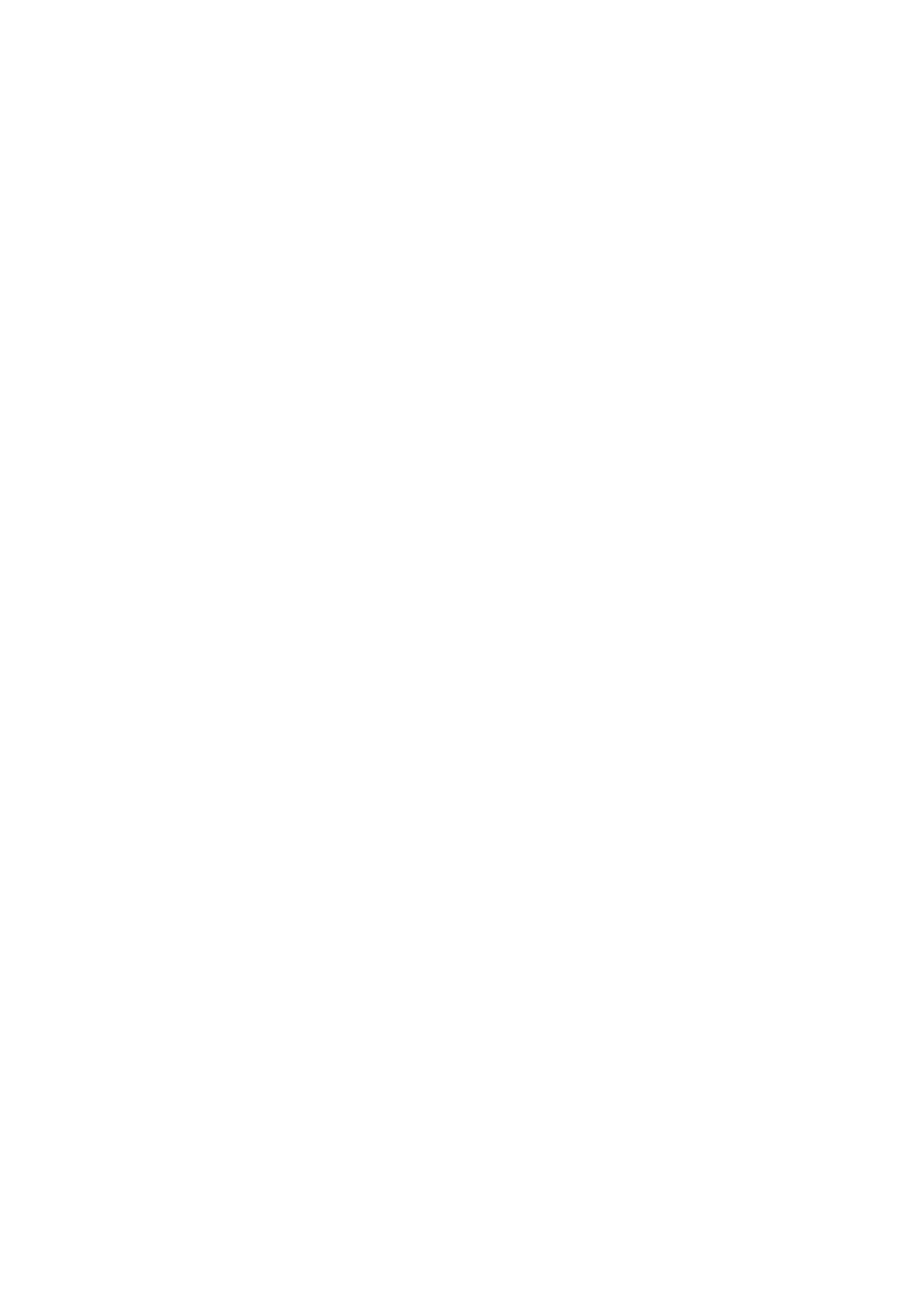#### Executive Summary

On 28<sup>th</sup> March to 20<sup>th</sup> May 2020, AWAC team conducted an assessment to examine the level of awareness of COVID-19 and its lockdown impact on the access and adherence to HIV treatment and preventive care, psychological and socioeconomic wellbeing of o FSWs, MWLHIV and AGYWs in Uganda. 1124 respondents were sampled from 30 districts Abim, Amuria, Arua, Bukomansimbi, Bundibugyo, Busia, Gulu, Hoima, Isingiro, Kaberamaido, Kaabong, Kampala, Kitgum, Kyotera, Lira, Luwero, Lyantonde, Masaka, Mbale, Moroto, Mbarara, Abim, Nakasongola, Kotido, Pader, Rakai, Soroti, Tororo, Wakiso and Yumbe districts

Primary and Secondary approaches were used in the assessment. Secondary data was collected using internet enabled laptops and smart phones to access websites, blogs, documents and news articles while primary data respondents were sourced using snow ball approach. Collection of primary data was enhanced by social media platform and phone administered interviews (supported by an interview guide), and online survey (supported by a questionnaire) Data was recorded in note books, typed and organized in MS word, transferred into MS Excel where it was analyzed and presented according to themes and patterns of meaning across data sets

The findings indicated that while 65% had adequate information on prevention of Covid-19 pandemic, 60% could not afford sanitizers and soap to wash their hands regularly. Only 20% could practice social distancing given that food was a more hard-pressed priority. 80% had failed to access their ART/PrEP refills or clinical appointments due to lock down and travel restrictions. 20% were no longer adhering ART/PrEP due to lack food. 22% did not have shelter, while 62% were able to survive on a cup of porridge a day and 11 % had been going without a meal for a couple of days. 80% had faced heightened levels of stigma and discrimination following the onset of Covid-19

199 had experienced individual and group violence. 65% had experienced physical violence, 38% had experienced sexual violence. 72% had experienced psychological violence. All the respondents were experiencing distress due the Covid-19 pandemic. 80% rated their level of distress as result of Covid-19 lock down at 8 and above. 50% of the respondents were using substances such as marijuana, cigarette and alcohol to cope with the distress. 60% self reported to be aggressive due to the distress and 65% were experiencing depressed and anxious moods.

Limitations included; it was not possible to use observation and focus group discussion to enhance the quality of feedback, limited resource and time affected the size of the sample frame, phone administered interviews was time consuming given that interviewers at times needed to concurrently provide psychosocial support or referrals with data collection.

Key lessons learnt included; (FSWs, AGWY and MWLHIV) bear the burden of the adverse effects of Covid-19, Lack of social safety enablers, stigma and discrimination compromises FSWs ability to comply with Covid-19 preventive measures such as social distancing, hand washing and observing good nutrition, Covid-19 has induced adverse effects on the mental health and wellbeing of FSWs and MWLHIV; Extreme deprivation, starvation, lack of shelter and psychological distress compromise the abilities of the FSWs and MWLHIV to exercise risk reduction to live healthy dignified lives in times outbreaks .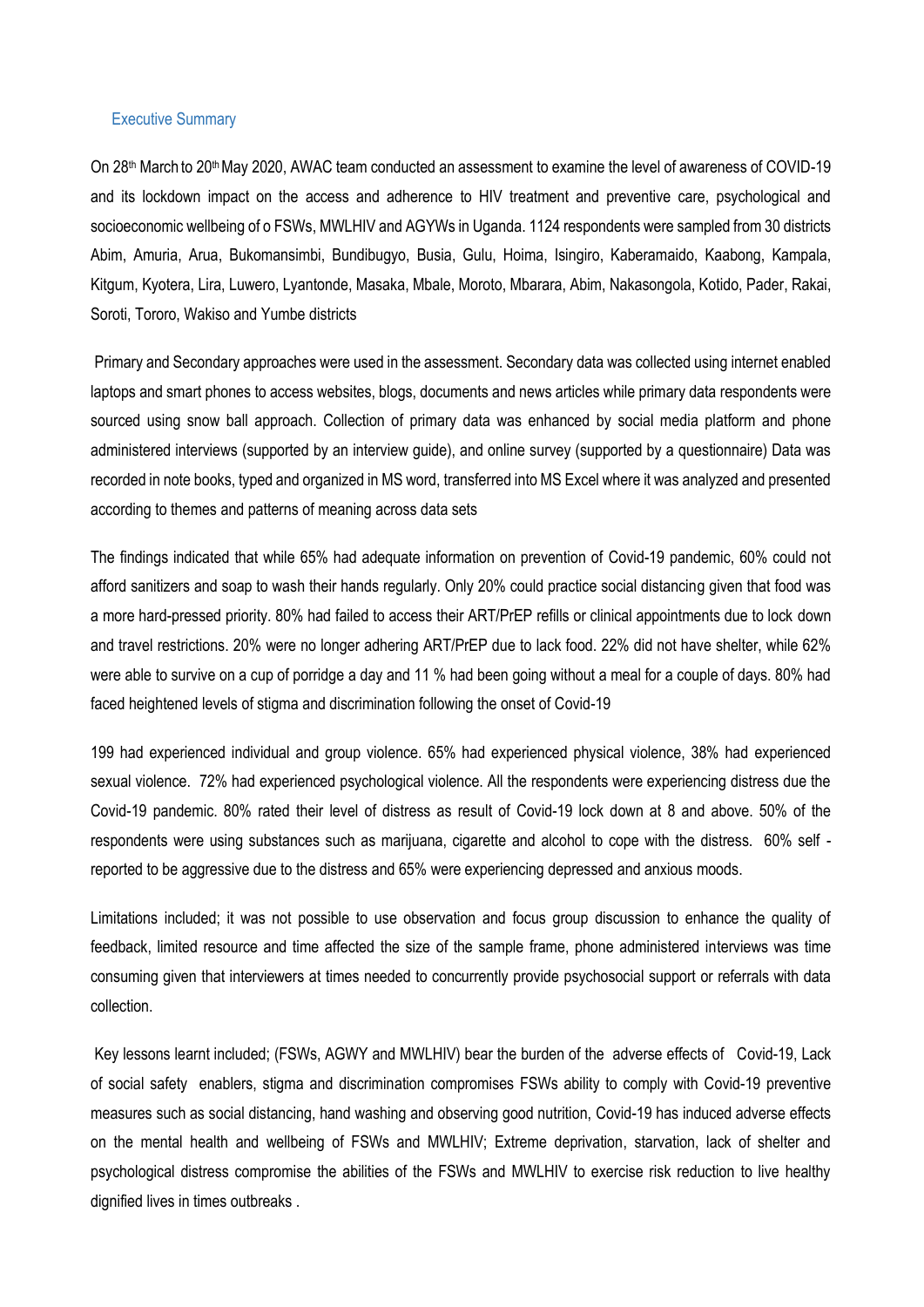The recommendations included; Developing and operationalizing of a multi-sectoral emergency strategy that meets FSWs' needs; Prioritize FSWs to benefit from existing social protection programs. Support FSWs' social assistance incentives, GBV prevention and response campaigns online Psycho-social support services, toll free helplines; ; targeted messaging to foster duty bearers accountability and commitment to prevention and response among female sex workers ; targeted social protection , differentiated delivery of social safety nets for vulnerable sex workers and their children through structured community mobilization and resilience building models such as GACs, CHLEGs, DiCs and CHuSAs .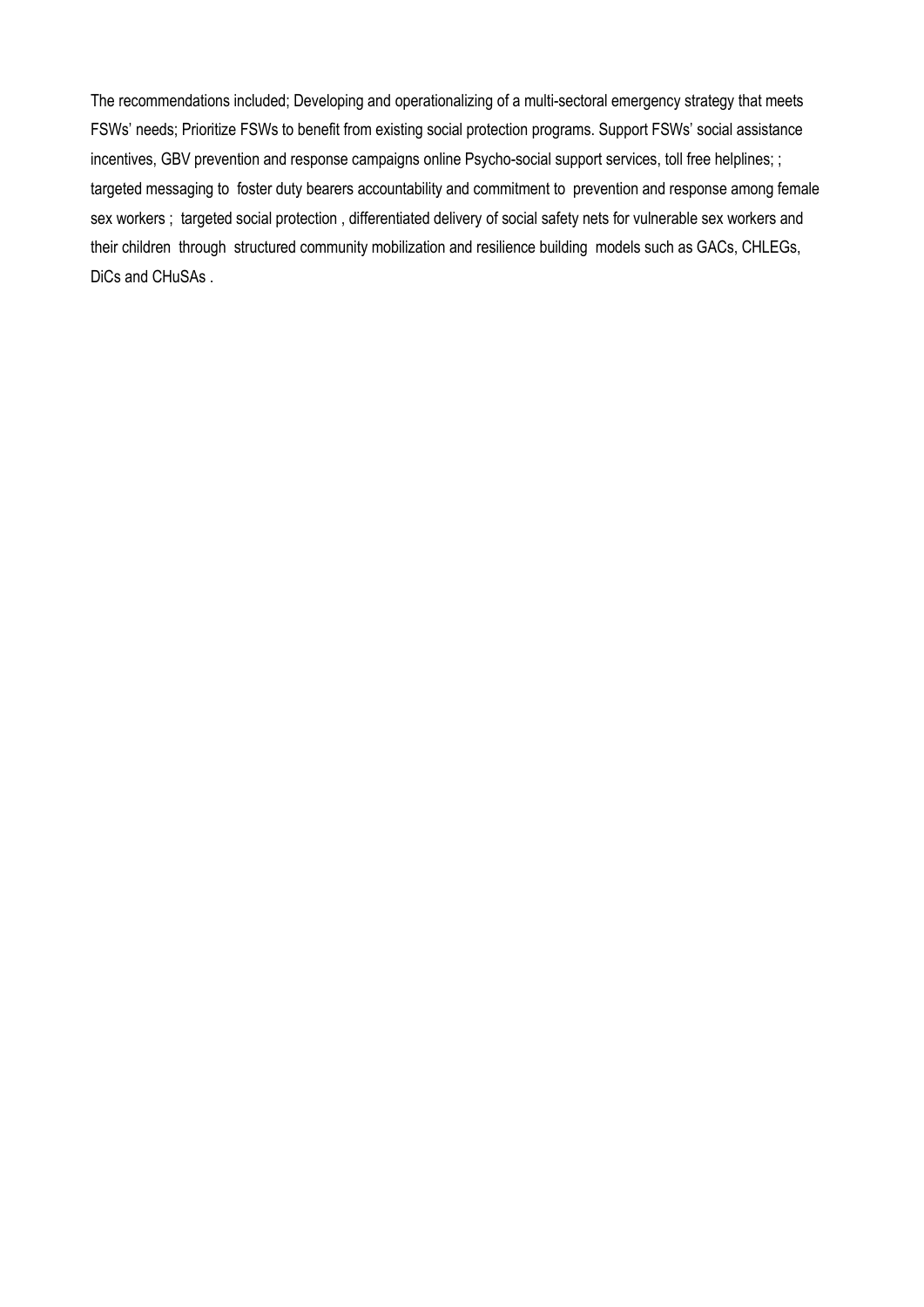#### **1. Introduction**

This report presents the findings from the assessment of the level of awareness of COVID-19 and its lockdown impact on access and adherence to HIV treatment and preventive care, psychological and socio-economic wellbeing of Female Sex Workers (FSW), Mainstream Women Living with HIV (MWLHIV) and Adolescent Girls and Young Women (AGYW) in Uganda. This virtual assessment was carried out from  $28<sup>th</sup>$  March 2020 -20<sup>th</sup> May 2020 on respondents from 30 HIV high burden districts with high concentration of FSWs in AWAC catchment area. The assessment employed a crosssectional design using qualitative and quantitative approaches. This report is presented in sections: - introduction, purpose, objectives, methodology, findings, lessons learnt, challenges, conclusion and makes recommendations.

#### **1.2 Global, Regional and Country Context**

The Covid-19 outbreak currently spread to over 200 countries and territories was first reported in Wuhan, China on 31 December 2019 and eventually declared a global pandemic on 11 March 2020. At present, there is no specific medicine to treat or prevent this pandemic. It spreads via transfer of infectious droplets from one person to another through coughing or sneezing<sup>1</sup>. In Uganda, the first cases of Covid-19 were confirmed on 19<sup>th</sup> March 2020 and 21<sup>st</sup> March 2020<sup>2</sup>.

In a bid to curb the spread of this pandemic, Uganda like other countries grappling with Covid-19 outbreak, has imposed a series of lockdown measures, travel restrictions and social distancing, among others preventive and control measures including: - instituting a dusk to dawn curfew, suspending public transport; closure of night clubs, bars, sports, music shows, places of worship, non-essential businesses, concerts, lodges, hotels, schools and restricting all gatherings of more than five persons<sup>3</sup>. Considerable series of recent literature suggest that vulnerable women and key populations especially sex workers bear a disproportionate burden of the Covid-19 crisis, (ACHPR, 2020; UNAIDS, 2020; Ndirangu, 2020; Liri 2020).

The Covid-19 pandemic has exposed and aggravated the preexisting vulnerabilities of women and populations living at the margins of society such as; Key and priority populations including sex workers, People who use and inject drugs Men who have sex with Men (MSM), Trans Gender (TG), People with disability (PwD), Persons in Prisons and other closed settings, truck drivers and the fisher-folk. The harsh environment in which sex workers operate not only makes them prone to violence linked to criminalization during enforcement of Covid-19 Regulations; but also exposes them to starvation and deprivation of livelihood which pushes them to seek survival at the risk of their own health and safety (NSWP &UNAIDS joint statement, 2020)<sup>4</sup>. 5A recent statement on the impact of Covid-19 lockdown issued by the sex workers' fraternity in Europe revealed that sex workers shouldering a huge burden of fending for their families yet have no alternative source of livelihoods are at risk of being pushed into more precarious and dangerous situations in quest for survival (ICRSE, 2020).

#### *March 18 2020; ICRSE Statement on Covid-19 and its lockdown Impact on Sex workers*

 $\overline{a}$ 

<sup>1</sup> https://www.who.int/health-*[topics/coronavirus#tab=tab\\_1](https://www.who.int/health-topics/coronavirus#tab=tab_1)*

<sup>2</sup> <https://covid19.gou.go.ug/>

<sup>3</sup> [releases/2020/03/30/more-guidelines-covid19-preventive-measures-need-shut-down-president](http://www.statehouse.go.ug/media/press-releases/2020/03/30/more-guidelines-covid19-preventive-measures-need-shut-down-president)

<sup>4</sup>[https://www.unaids.org/en/resources/presscentre/featurestories/2020/april/20200424\\_sex-work;](https://www.unaids.org/en/resources/presscentre/featurestories/2020/april/20200424_sex-work) 

<sup>5</sup> [https://www.unaids.org/en/resources/presscentre/featurestories/2020/april/20200421\\_indonesia](https://www.unaids.org/en/resources/presscentre/featurestories/2020/april/20200421_indonesia)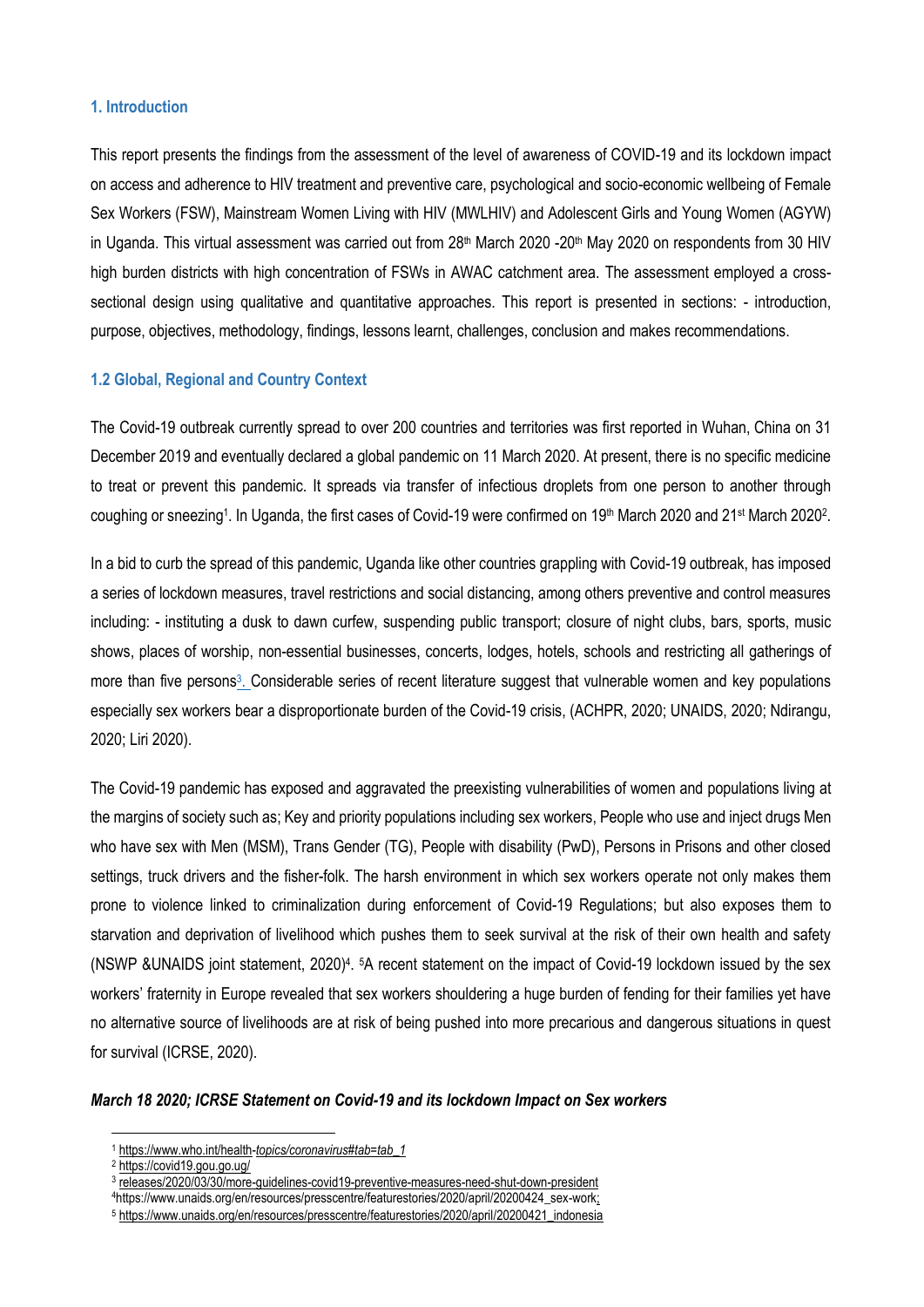<sup>6</sup>The Kenyan sex workers' community and their leaders were crying foul at Police officers who are making capital out of the Covid-19 shutdown by targeting the sex workers' community through regular raiding of guesthouses to assault, harass and humiliate sex workers (UNAIDS, 2020). *UNAIDS 20/04/20 Kenyan sex workers abandoned and vulnerable during Covid-19<sup>7</sup>*

In Uganda, the news of Covid-19 outbreak along with the series of Presidential Directives on social distancing were big shockers to the female sex workers' community which comprises approximately 130,359 female sex workers operating in a harsh environment across all regions of the country under punitive laws (*UAC 2019 Synthesis consolidation and building consensus on key and priority population size estimation)*. <sup>8</sup>Just a couple of days following the nationwide shutdown of bars, night clubs and lodges, AWAC field officers registered an outpouring of reports on Police and LDU raiding of guesthouses, and sex workers' hotspots coupled with unfair and arbitrary arrests, beatings and extortions perpetrated against sex workers. Due to such developments, several virtual meetings were convened involving senior management and general staff members at AWAC secretariat, district and regional coordinators who resolved that an issue brief be developed and rapid assessment on the impact of Covid-19 lockdown on FSWs, AGYW and MWLHIV and AIDS conducted and disseminated.

It's against this background, that AWAC commissioned a rapid assessment geared towards examining the level of awareness of Covid-19 and its lockdown impact on the access and adherence to HIV treatment and preventive care, psychological and socioeconomic wellbeing of FSW, MWLHIV and AGYW during the lockdown in Uganda.

### **1.3 Purpose of the assessment**

To examine the level of awareness of Covid-19 and its lockdown impact on the access and adherence to HIV treatment and preventive care, psychological and socioeconomic wellbeing of FSW, MWLHIV and AGYW in Uganda.

### **1.3 Objectives**

**.** 

- i) To assess the level of awareness of Covid-19 pandemic preventive measures among FSW, AGYW and MWLHIV.
- ii) To assess the effects of Covid-19 lock down on access to and adherence to HIV treatment and preventive care by FSW, MWLHIV and AGYW.
- iii) To assess the effects of Covid-19 lockdown on the psychological and socioeconomic wellbeing (with regard to access to food, shelter, personal safety and security including protection from GBV, stigma and discrimination.
- iv) To identify the coping strategies employed by FSWs, AGYW and MWLHIV since the onset and during the Covid-19 lock down.

<sup>6</sup> [http://www.sexworkeurope.org/sites/default/files/resource-pdfs/covid19\\_icrse\\_statement.pdf](http://www.sexworkeurope.org/sites/default/files/resource-pdfs/covid19_icrse_statement.pdf)

<sup>7</sup> [https://www.unaids.org/en/resources/presscentre/featurestories/2020/may/20200520 kenya](https://www.unaids.org/en/resources/presscentre/featurestories/2020/may/20200520%20kenya)

<sup>8</sup>UAC 2019 Synthesis Consolidation and Building Consensus on Key and Priority Populations Size estimates 2019 Synthesis consolidation and building consensus on key and priority population size estimation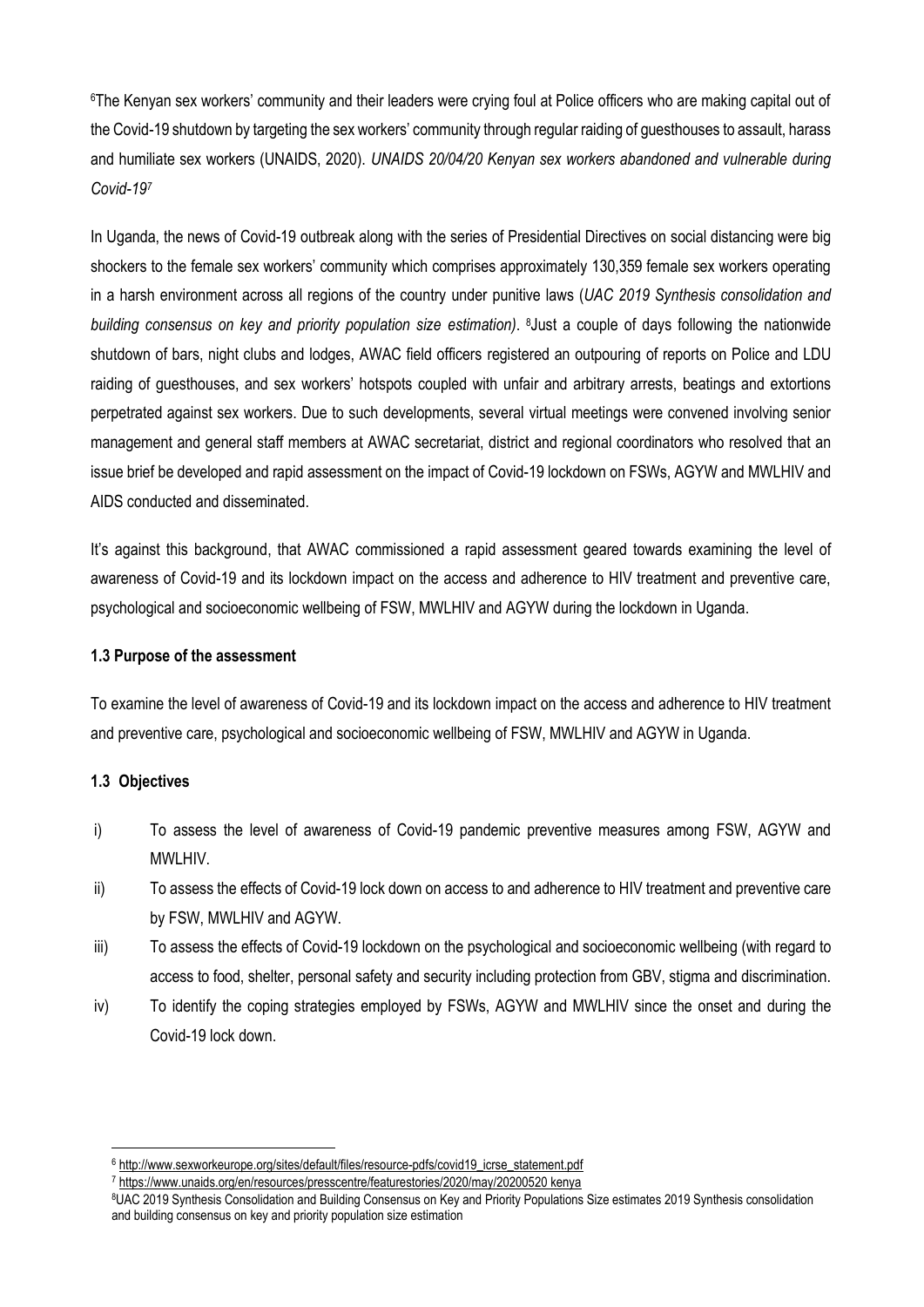### **3.0 Methodology**

This section presents the methodological approach that was used in conducting an assessment on the level of awareness of Covid-19 and its lockdown impact on the access and adherence to HIV treatment and preventive care, Psychological and socio- economic wellbeing of FSW, MWLHIV and AGYW in Uganda.

### **3.1. Assessment Design:**

The assessment embraced the descriptive study design combining both quantitative and qualitative approaches of data collection. A continuous blend of primary and secondary data collection, analysis and presentation was adopted by the assessment team.

# **3.2. Population and Area:**

The assessment respondents comprised Female sex workers under different categories, namely; - Living with HIV on ART, on PrEP or PEP, who not PrEP, Mainstream Women living with HIV and Adolescent Girls and Young Women at high risk. A total of 1,124 respondents were sampled from Abim, Amuria, Arua, Bukomansimbi, Bundibugyo, Busia, Gulu, Hoima, Isingiro, Kaberamaido, Kabong, Kampala, Kitgum, Kotido, Kyotera, Lira, Luwero, Lyantonde, Masaka, Mbale, Mbarara, Moroto, Nakasongola, Napak, Pader, Rakai, Soroti, Tororo, Wakiso and Yumbe districts. These are among the high HIV burden districts with high concentration of FSWs in AWAC catchment area.

### **3.3. Sample Selection / Size:**

District coordinators, peers and CHLEG networks were used as entry points that facilitated respondent driven/ snowball sampling to source assessment respondents. Participants from the respective districts were contacted either via phone or social media platforms (WhatsApp or Facebook) and asked to talk to their colleagues about the assessment, and share phone contacts of potential volunteers for the assessment. The main inclusion criteria were that the potential respondent had to be a resident of that district belonging to any of the following categories; - FSWs, AGYW and MWLHIV.

Following the interviews, respondents were given a phone contact of the interviewer and asked to share their experience in relation to assessment and its importance with at least one peer, as well as request for permission to share with the interviewer. The interviewer would then call any new contact and request her to participate in the assessment, from social media platforms. Respondents were given a Facebook link with all questions that would guide the interview. An interview appointment would be set and the cycle was continuous for each respondent. On occasions, where respondents would request to participate with the help of an interpreter who was usually a peer who had not yet participated in the assessment, the interviewer would extend a request to them to participate in the survey and almost all interpreters responded in the affirmative. They would also be asked to extend an invitation to a peer.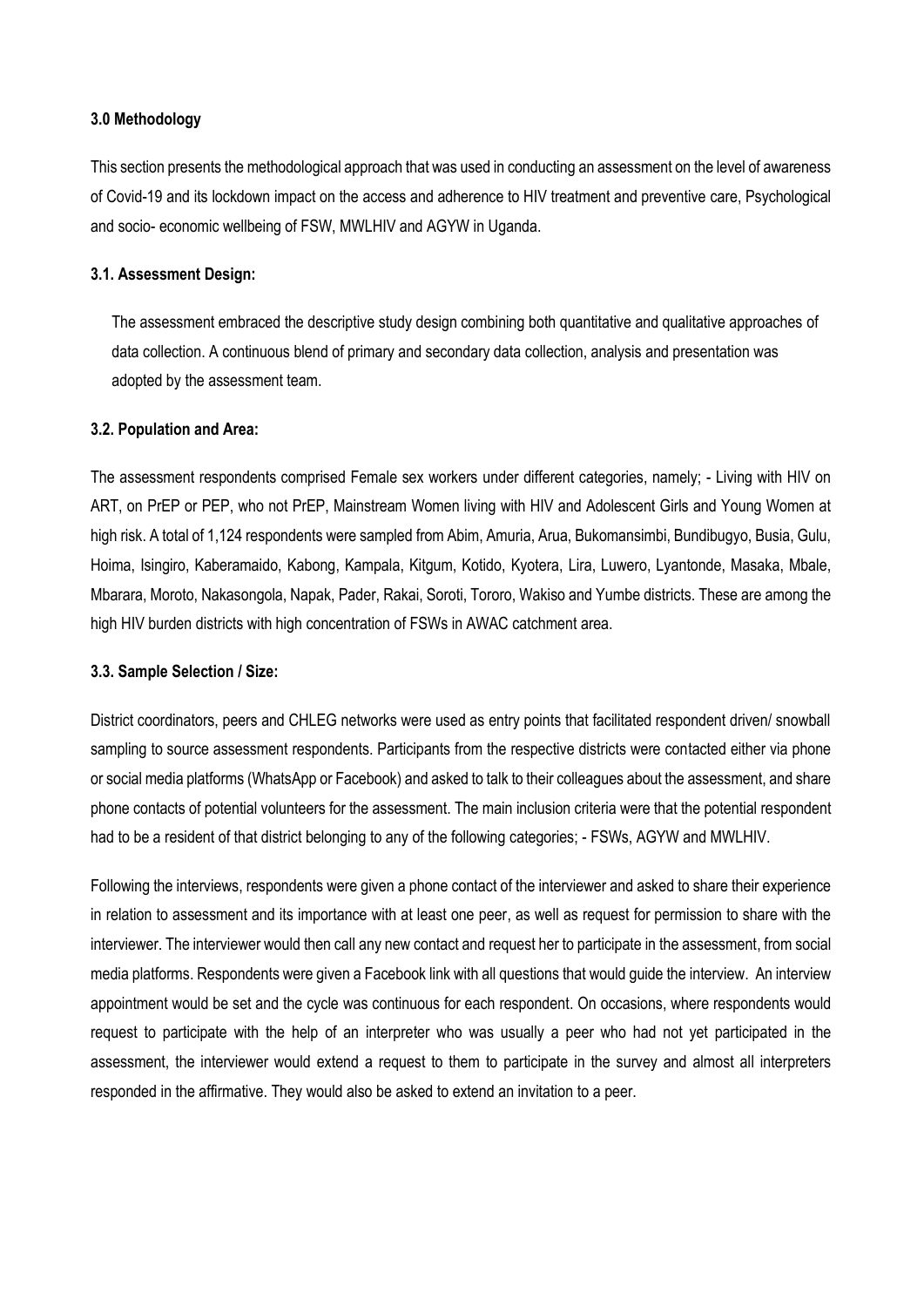A total of 1,124 respondents (FSWs, AGYW and MWLHIV) were sampled to provide their opinions and share experience on Covid-19 through phone call/telephone interviews, online survey, face book live chat, AWAC and WhatsApp members' platform. The assessment shows that 2% of the respondents were refugees from the nearby countries i.e. Rwanda, DR Congo, Tanzania and Burundi and they were unable to leave Uganda due the ban of lock down and travel restrictions by public transport.

### <span id="page-15-0"></span>**4.4. Data Collection Methods**

#### <span id="page-15-1"></span>**4.1 Secondary data**

To enrich the quality of the assessment, the team reviewed related literature throughout the period of the assessment concurrently with primary data collection. Among the secondary online data sources utilized were; websites (MoH, CDC, WHO, UNAIDS, UNFPA, UNWOMEN, Global Fund/TASO, State House ACHPR, NSWP, ICRSE, Health Gap, CEHURD, HRAPF, UGANET, HEPS, ICWEA, UNYPA and AMwA), blogs, news articles, Press releases, print and electronic media, Facebook and tweeter posts. The major tools used were internet enabled devices such as laptops and android phones that helped members of the assessment team access various media platforms to collect relevant data. The advantage of secondary data was that it was easy and convenient, not expensive with information easily accessible at the click of a button. However, much of the posted data sources especially on Facebook didn't have links hence it was not used. Others who posted on human rights violations were threatened and ended up removing the posts, while others were scared of giving clarification and feedback on what they had published previously which led to the disqualification of their posts. Data was organized, synthesized, presented and aligned with the themes.

#### <span id="page-15-2"></span>**4.2 Primary Data**

Data was mainly collected using both social media platform and one on one telephone interviews. A Facebook live chat was advertised with discussion guide questions presented prior to the live chat session. The secretary to the live chat synthesized and analyzed all submissions according to respective themes and presented them to the AWAC Monitoring and Evaluation team. Feedback on the level of awareness and impact of Covid-19 lockdown on FSWs, MWLHA and AGYW was also solicited and received via AWAC members' WhatsApp platform. The advantage of this platform was that probing and clarification could be done at any time of convenience for either parties. Feedback was also synthesized and arranged in thematic categories. An interview guide was developed and reproduced into several soft copies which were used during an interview to collect the needed data. Interviewers read the questions to the respondents, recorded the answers in their note books, and typed them using MS Word program on their computers.

#### <span id="page-15-3"></span>**4.3. Data Analysis**

Respondents' data was extracted from the interviewers' note book, typed and organized based on respective themes and categories in MS word and then transferred in MS Excel for analysis. Data was analyzed and presented according to themes and patterns of meaning across data sets.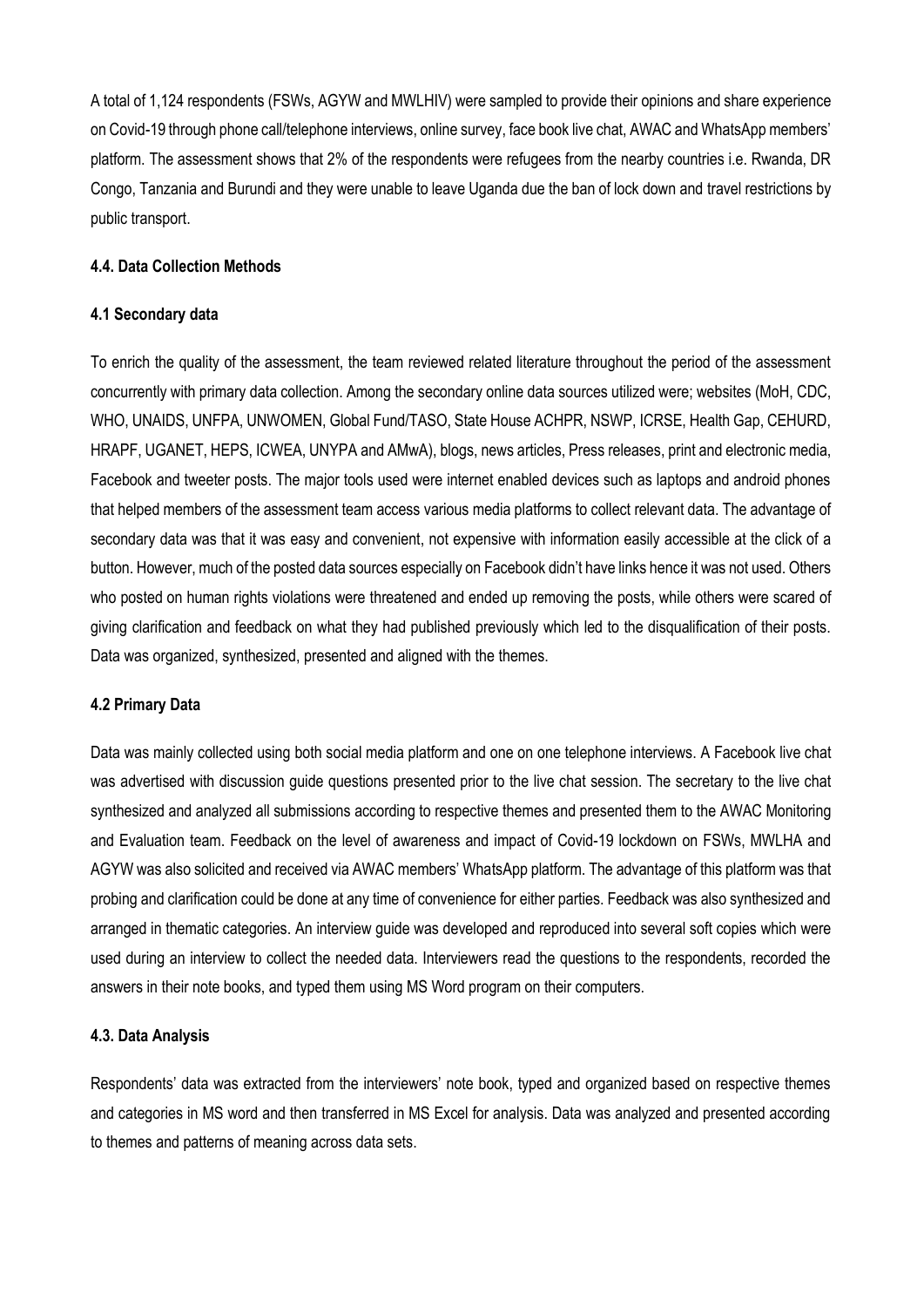# <span id="page-16-0"></span>**4.4. Ethical Considerations**

Interviewers strived to ensure reasonable precaution in maintaining the private nature of information shared with them by the respondents by using headsets to ensure no one eavesdrops on the conversation, respondents were given codes before the interviews began. Instead of using respondents' names and districts, the interviewers used codes which were recorded alongside the respondents' feedback in the notebook. The information on the interviewers' computer is protected by restricted access code.

# Limitations

- \* Due to the lockdown and mandatory social distancing, it was not possible to use observation and focus group discussion groups to enhance the quality of feedback.
- \* The size of the sample was also limited by the travel restrictions, and lack of access to phone services by some potential respondents.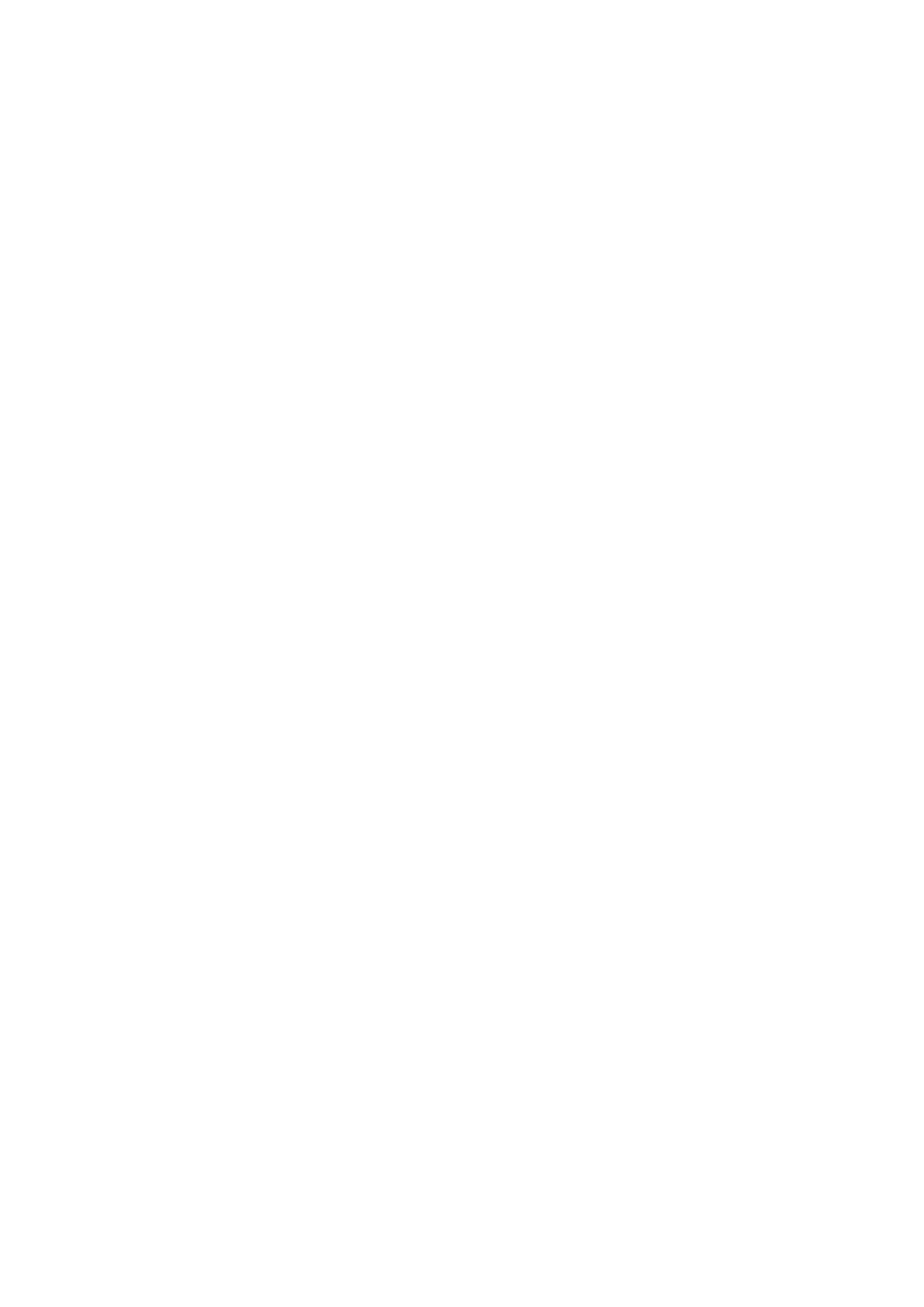#### <span id="page-18-0"></span>**5.0 Key findings**

This chapter presents the assessment findings organized according to the following themes: Awareness on preventive measures for Covid-19 pandemic among FSWs, MWLHIV and AGYW; the effect of Covid-19 lock down on the access and adherence to HIV treatment and preventive care among FSWs, MWLHIV and AGYW; Effects of Covid-19 on the Socio-economic and psychological wellbeing (in context of access to food, shelter, personal safety and security) including protection from stigma and discrimination; and the FSWs, AG- 1 -YW and MWLHIV coping strategies for dealing with the distressing situation of the lock down

### <span id="page-18-1"></span>**5.1 Awareness on preventive measures for Covid-19 pandemic among FSWs, MWLHIV and AGYW**

<span id="page-18-2"></span>Findings show that only 65% of the FSWs, AGYW and MWLHIV have adequate information about this pandemic disease of Covid-19.\

# <span id="page-18-3"></span>**5.2. The effect of Covid-19 lock down on the access and adherence to HIV treatment and preventive care among FSWs, MWLHIV and AGYW.**

Findings from the assessment indicated that out of the 1, 124 people sampled, 127 of them were MWLHIV, 373 were FSWLHIV, 248 were FSW on PrEP, 202 were FSW not on PrEP, and 174 were vulnerable AGYW (the youth) who are at risk of acquiring HIV. 22% of the responded are on PrEP while 44% are on ART treatment (11% are MWLHIV while 33% are FSWLHIV) while the rest are some of our vulnerable AGYW (15%).

The assessment further revealed that 80% of the respondents indicated they had failed to access their ART/PrEP refills or clinical appointments, due to the lockdown and travel restriction of public transport. 20% of respondents shared they were no longer adhering ART/PrEP due to lack food.

#### **FSW experiences on access and adherence to ART and PrEP**

### **5.2.1 Access to treatment**

Sex workers in **Amuria and Kitgum** districts were flogged by LDU on their way to health facilities. They were blocked from accessing health facilities, and this scared way several other sex workers from accessing treatment in fear of being flogged. Some Sex workers who had been caught up by the lockdown in **Kikyusa** where they had gone to harvest pineapples reportedly went to the LC and requested for a letter permitting them to travel to **Katikamu Health Centre III** for their ART refills but LC officials asked them to pay 50,000 for the letter which they didn't have. After spending 3 weeks without drugs, they gave their ART numbers to their peer leader in Katikamu who picked their drugs from the health facility and arranged delivery of these drugs to them with support from the AWAC project coordinator. 60 sex workers from **Kikagati border Isingiro** had missed PrEP for 5months. 4 sex workers who were accessing from Tanzania had spent two months without taking due to the lockdown. Some sex workers in **Kitgum** had to walk 18kms to access ART refills at Kitgum Mission hospital. Another group of sex worker's in **Bundibugyo** had to walk **50kms** to access ART refills from their village to **Kikyo health Centre**. Those who were weak or ailing had to miss out on treatment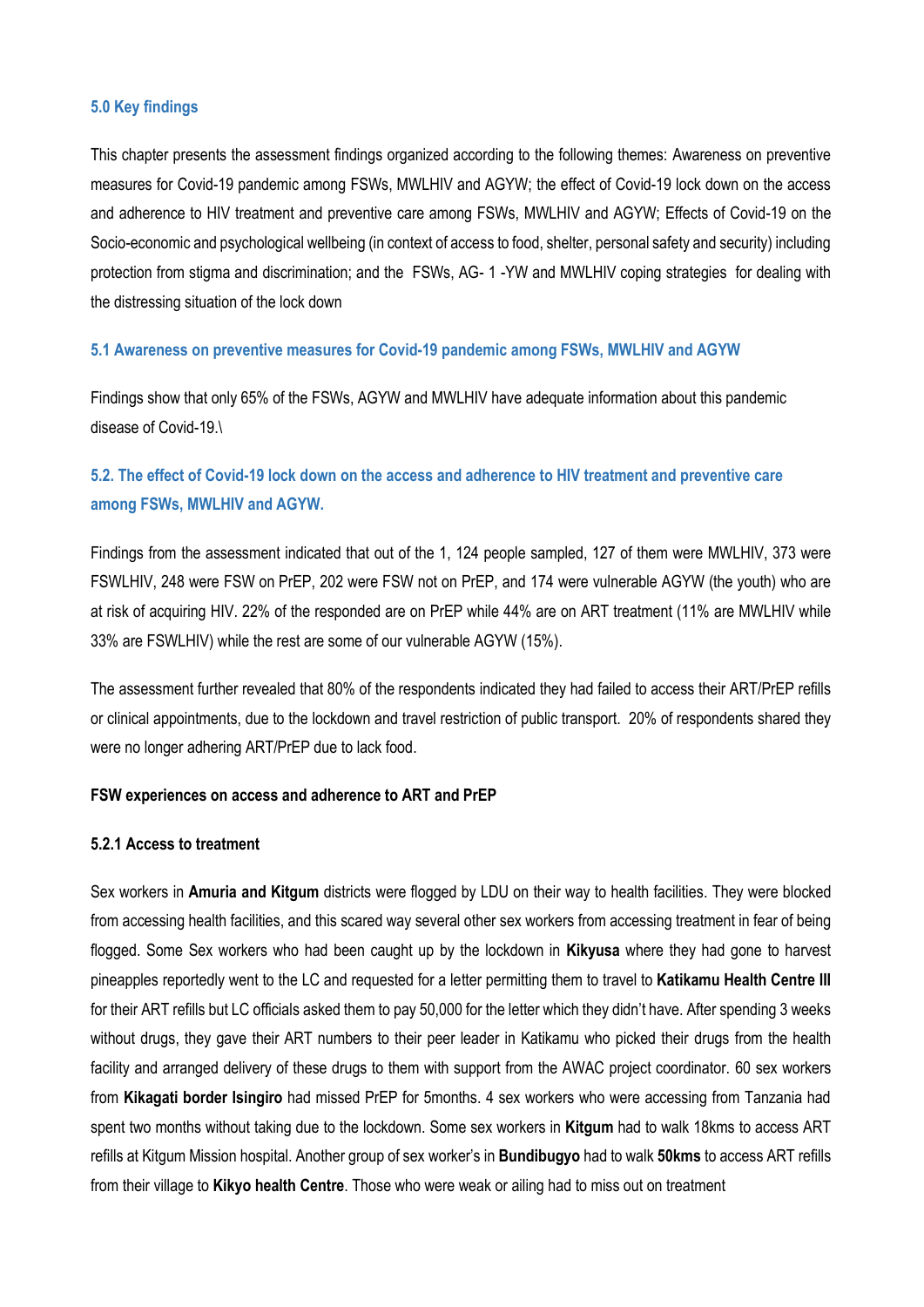*Table 1 shows the category of people who were contacted with phone calls during the assessment*

| <b>MWLHIV</b> |     | <b>FSWLHIH</b> | FSW on PrEP | FSW not on<br><b>PrEP</b> | <b>AGWY</b> | <b>TOTAL</b> |
|---------------|-----|----------------|-------------|---------------------------|-------------|--------------|
|               | 127 | 373            | 248         | 202                       | 174         | 1124         |

# *The pie-chart below shows the category of people contacted by AWAC researchers*



| Table 2 below shows the FSW who were contacted during the Lockdown assessment period |  |
|--------------------------------------------------------------------------------------|--|
|--------------------------------------------------------------------------------------|--|

| <b>District</b> | #FSWs starving. | <b>FSW without shelter</b> | <b>ART and PrEP Defaults</b> |
|-----------------|-----------------|----------------------------|------------------------------|
| Abim            | 37              | 15                         | 5                            |
| Amuria          | 55              | 3                          | 07                           |
| Arua            | 60              |                            | 13                           |
| Bukomansimbi    | 17              | 06                         | 01                           |
| Bundibugyo      | 40              |                            | 15                           |
| <b>Busia</b>    | 13              |                            | 20                           |
| Gulu            | 60              | 20                         | 18                           |
| Hoima           | 23              | 5                          | 6                            |
| Isingiro        | 10              |                            | 08                           |
| Kaberamaido     | 16              |                            |                              |
| Kabong          | 49              | 11                         | 4                            |
| Kampala         | 109             | 41                         | 29                           |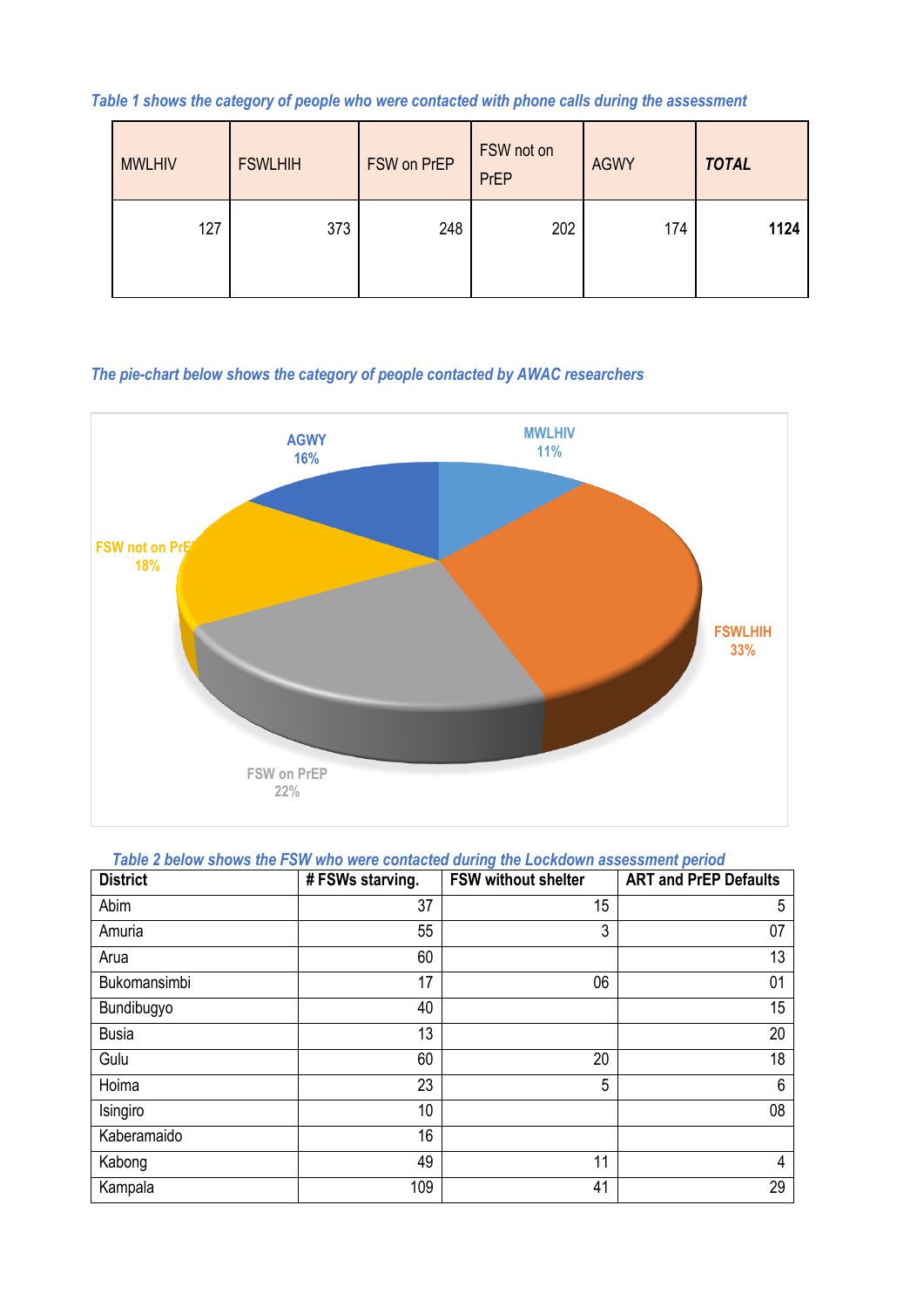| Kitgum        | 35 |                | 03             |
|---------------|----|----------------|----------------|
| Kotido        | 10 |                |                |
| Kyotera       | 57 | 21             | 34             |
| Lira          | 42 | 38             | 09             |
| Luweero       | 46 |                |                |
| Lyantonde     | 36 |                |                |
| Masaka        | 59 |                | 22             |
| Mbale         | 21 | $\overline{7}$ |                |
| Mbarara       | 45 | 30             | 11             |
| Moroto        | 10 |                | $\overline{2}$ |
| Nakasongola   | 13 | 5              |                |
| Nepak         | 40 | 10             | 05             |
| Padel         | 49 | 21             | 07             |
| Rakai         | 13 |                |                |
| Soroti        | 60 |                |                |
| Tororo-Malaba | 25 |                |                |
| Wakiso        | 68 | 11             | $\overline{7}$ |
| Yumbe         | 6  |                |                |

5.3 Effects of Covid-19 on the Socio-economic and psychological wellbeing (in context of access to food, shelter, personal safety and security) including protection from stigma and discrimination.

65% of the FSWs reported that they were discriminated during the distribution of food by local task force just because of the nature of their work yet most of their hotspots were closed down and right now they do not have any source of income to buy enough food for themselves. 70% are mothers with children/and dependents while 18% of them are lactating mothers. 62% of the respondents shared that they were able to survive on a cup of porridge a day, 15 % of participants shared that some days of the week they had slept with nothing in their stomachs, while 11 % had been going without a meal for a couple of days.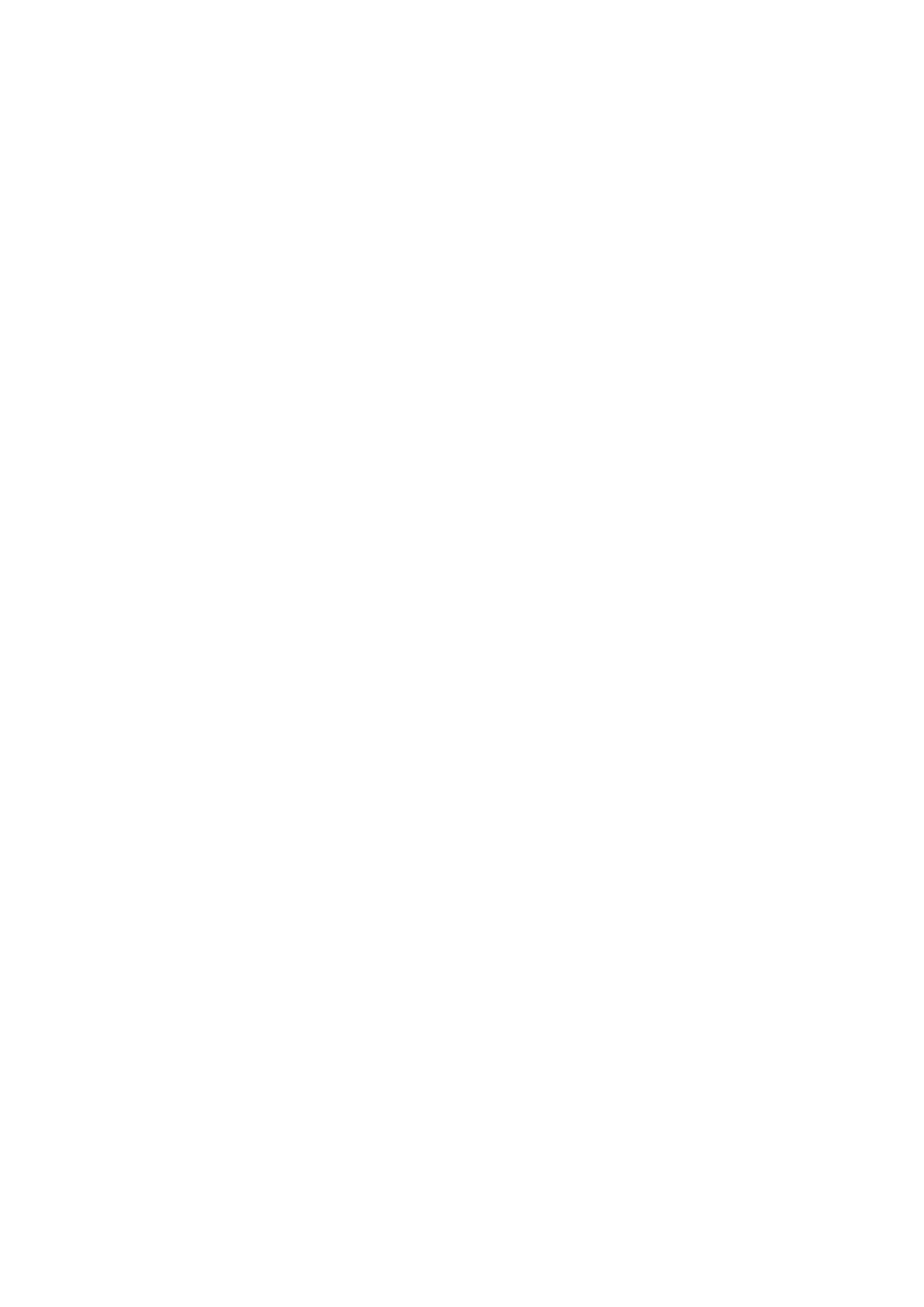*Am a Sex worker living with HIV from Angoromu village Kuju Sub County, my dear, I can't describe the nature of calamity that visited my house two weeks into the lockdown and still can't believe that all this is happening at the same time. Following the death and subsequent burial of my mother which coincided with the day I was supposed to have my ART Refills, all my crops and house got destroyed by a bad hailstorm. At the same time my family members forcefully evicted me from my property which had been given to me by my deceased mother on grounds that I am is a mere harlot and hopeless unmarried woman living with HIV. A friend allowed me to sleep in her kitchen room with my four adolescent children. We are sleeping on the floor in a cold and congested room. What worries me is that anytime we can easily catch the Corona virus because our lungs are very compromised due to too much coldness that forces its way into our lungs at night. Neighbours donated to us some cassava flour which we have been eating with water. As I speak now it is also finished. We have no food, no beans, no salt, no soap, and no beddings. I am warped up with heavy distress. My 9yr old daughter has been crying unceasingly which equally breaks my heart. For several days, sleep has been so far away from my eyes. I am worried for my children and myself as well. I might die anytime due to starvation coupled with missing my ARVs. Today, I rode on a borrowed bicycle to Amuria ST Claire Health Centre in Oromo but the health workers refused to give me ART medicine because I didn't have a referral later from TASO Soroti My biggest needs are food, shelter and legal support" Sex worker – Amuria district.* 

"*I can't believe some women can choose to be so wicked! Can you believe that even after forcing us to by saucepans so as to access food, the same women leaders blocked us from accessing food that we don't need the food because we don't cook, if we are not human beings"* Sex worker - Mbuya.

*"*Our leadership at AWAC secretariat, the situation here is unbearable. The cold hand of death due to starvation is holding us under its fierce grip. It's difficult to take ARVs on an empty stomach Please come to our rescue "Sex worker –Kyotera.

*I would rather die of Covid-19, or be flogged than sit back as I watch my children die of starvation*. "*One evening, while I sat there helplessly watching my little ones grappling with their second night on an empty stomach, I received this phone call from one of my clients. I couldn't stand their angry starving looks. So I sneaked out to meet him. On my way, I was ambushed by stick wielding* 

*and armed men who subjected me to fierce beatings. I sustained excruciating injuries on my buttocks and back and spent* 

22% of them shared that had been left homeless following the presidential directive to close all lodges which were their places of residence. 4% of those who did not have where to stay decided to cohabit with their clients as a way of securing shelter, 7% were sharing houses with their friends, 9% remained in their hotspots, 2% did not have anywhere to go so they kept on hiding in the ram-shackled places.

The assessment revealed that 60% of the FSWs could not afford sanitizer and soap to regularly wash their hands. Additionally, the respondents shared that only 20% could practice social distancing given that they stay in congested setting and to them food was a more hard-pressing priority than social distancing to avoid the pandemic. While 58% of the respondents shared that they were able to survive on a cup of porridge while 11 % have been going without a meal for a couple of days.

All the respondents gave an affirmative response on whether the Covid-19 lockdown had had any impact on their Psychological wellbeing. When asked to rate their level of psychological distress as result of the Covid-19 pandemic and lock down on a scale of 1 to 10, 85% of the respondents rated it at 8. These results appear consistent with literature from UNAIDS 2020 suggesting that "many sex workers in *Indonesia are increasingly needing mental health support to combat the stress attributed to economic hardships and anxiety about their health and safety*." The same report quotes from a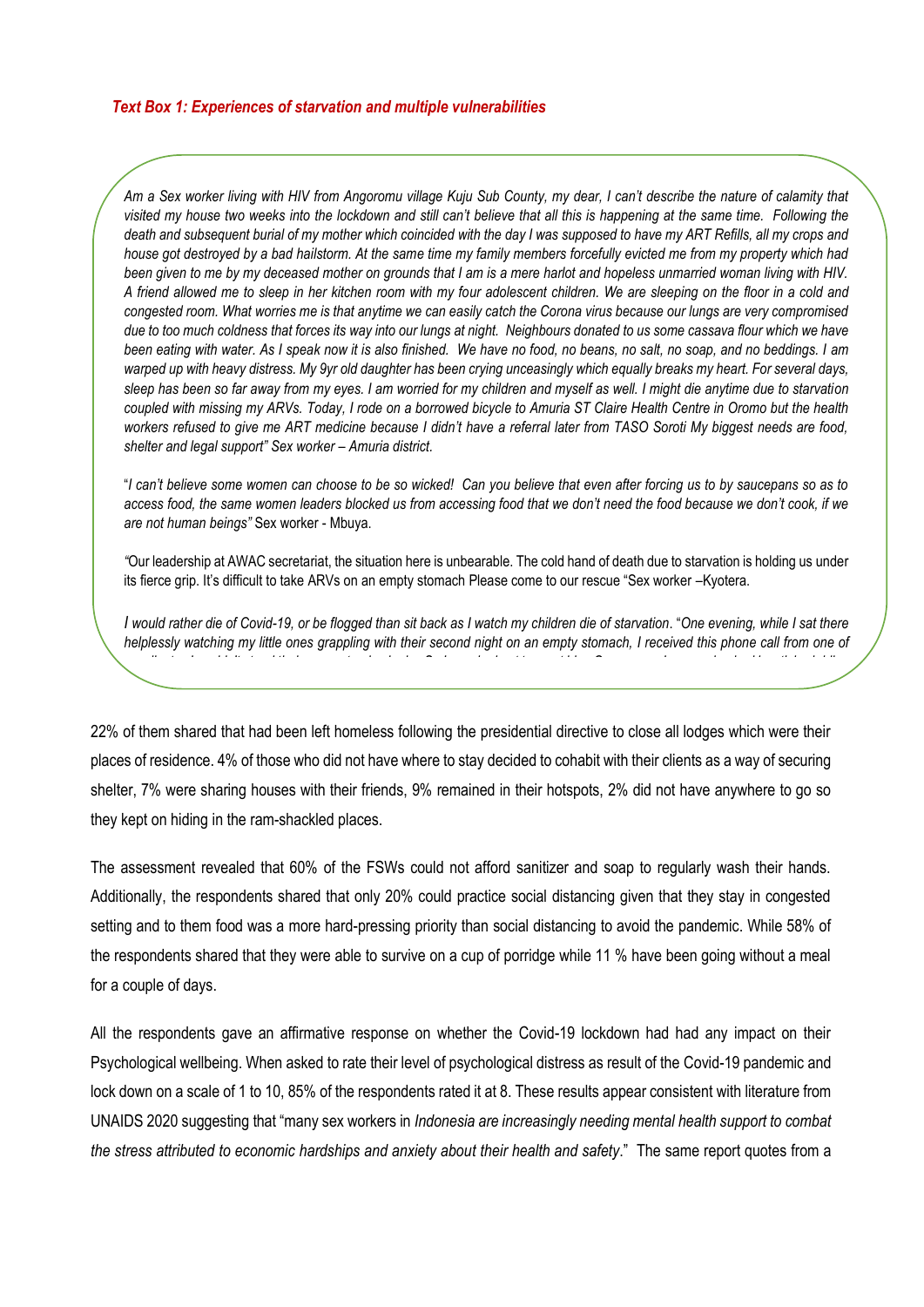rapid survey conducted during Covid-19 period by the Indonesia positive network that revealed that 80 percent of the KPs interviewed were in need of access to mental health services and psychosocial support services<sup>9</sup>.

80% of the respondents revealed that they had faced heightened levels of stigma and discrimination following the onset of Covid-19. In Migyera 35 FSWs were evicted by the Local council on instruction of the mayor are 5 of them who FSWs in Kitgum, Soroti, Kyotera, Mbarara and Kampala faced stigmatizing attacks and hostility from the respective communities being labelled vectors of Corona virus. Others were instructed to leave the area because they are not registered residents yet all public means of transport had been banned were reluctant to leave without option were picked and flogged by the LCs.



### *Figure 1: How COVID 19 Lockdown has affected FSWs*

### Here is how one sex worker shared her experience of stigma as attempted seek for help

j

and went to the street in search of clients. I managed to get a customer who took to me his place and paid me Ug sh 3500 which I used to *My four-year-old daughter and I had spent 3 and half days without putting anything in the stomach. I could feel my belly shaking and twisting and getting hot, peppery and cold at the same time. There was a mist in my eyes. My hands and legs were shaking. I crawled out of my bed and braved whatever humiliation that would come my way and went begging for food from my neighbors. One of my neighbors told me to go and die of hunger after all am a prostitute whose business is spreading HIV and Corona virus. Besides, the town would be a better place the faster I was dead. I had never felt that much humiliated and stigmatized. I finally got a meal after contacting 6 people. For a moment, I wished I were dead, but for the sake of my daughter, I resolved to be hold on to life. I shared the little meal with my daughter buy charcoal and maize flour. That took us for some days until our peer bought food from a donation from AWAC, Sex worker – Kaberamaido.*

9 *[https://www.unaids.org/en/resources/presscentre/featurestories/2020/april/20200421\\_indonesia](https://www.unaids.org/en/resources/presscentre/featurestories/2020/april/20200421_indonesia) Natenda Shira 2020 Sex worker face heightened stigma in the Shadow of COVID 19 Emergence response. African Feminism*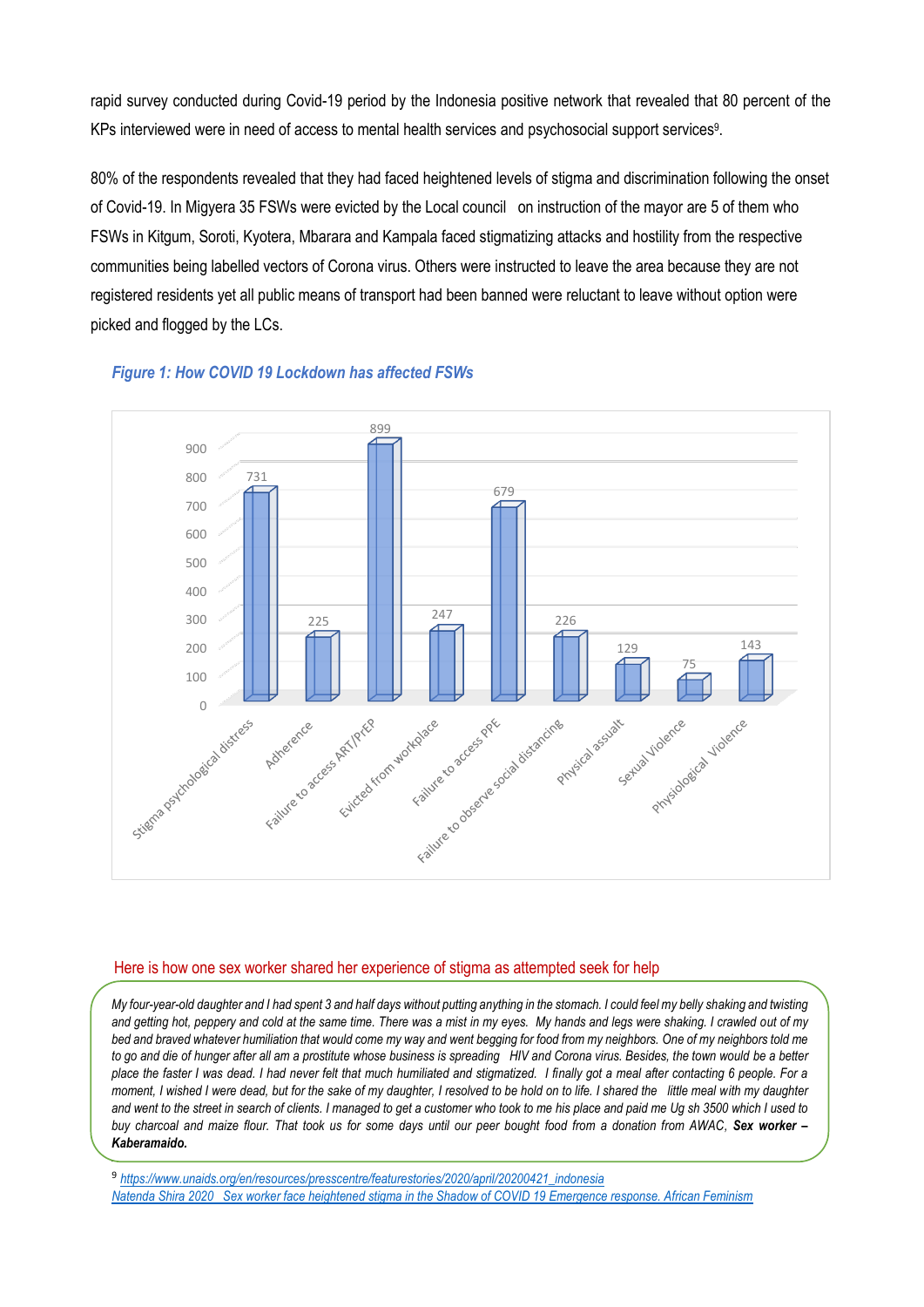199 respondent shared they had experienced both individual and group violence due to the lock down, 65% had experienced physical/assault violence caused by security Personnel and their own clients/partners, 38% had experienced sexual violence incidents and 72% had experienced psychological violence from area thugs, community, security personnel, their own partners, and amongst themselves. In several hotspots and lodges, stick wielding gunmen in military uniforms broke into the lodges flogged them in a humiliating and dehumanizing manner, subjected some to forced sex and forcefully extorted all the little earning and savings they had with them (Natenda, 2020). FSWs reported; arbitrary arrests, break-ins and beatings perpetrated against them by law enforcement officers. From 15 April -30 April AWAC received reports of 117 sex workers who had been been arrested—and 71 of those have been within the last 24 hours through raids in Lira, Wakiso, Masaka, Kampala, Oyamu, Mbale, Nakasongola and Kasese.

Here are how sex workers describe their experiences of violence perpetrated against them by security personnel

"*It was approaching 6:00 PM in the evening when two police officers confronted me and the first question that came flying out of one of their mouths was what are you doing here? They didn't even allow me breathing space to respond to their question but went ahead to flog me all over; the legs, ribs, thighs and buttocks I fell to the ground and they continued with their beatings. I was down there pleading but they couldn't listen. They asked me for money. I told them to check me and they beat me again this time asking me why I am so foolish to be so broke yet I am a prostitute. It's not until one of their leaders approached and asked to get up and go home*", **Sex worker- Kotido.**

## <span id="page-24-0"></span>5.4. Coping strategies of FSWs, AGYW and MWLHIV for dealing with the distressing situation of the lock down

50% reported to be using substances such as marijuana, cigarette and alcohol. 60% reported to be aggressive during such situation and 65% experience depressed moods as their coping mechanism. The rest of the respondents were coping by praying, sharing their problems with peers, community leaders and organizations such as AWAC via phone and social media.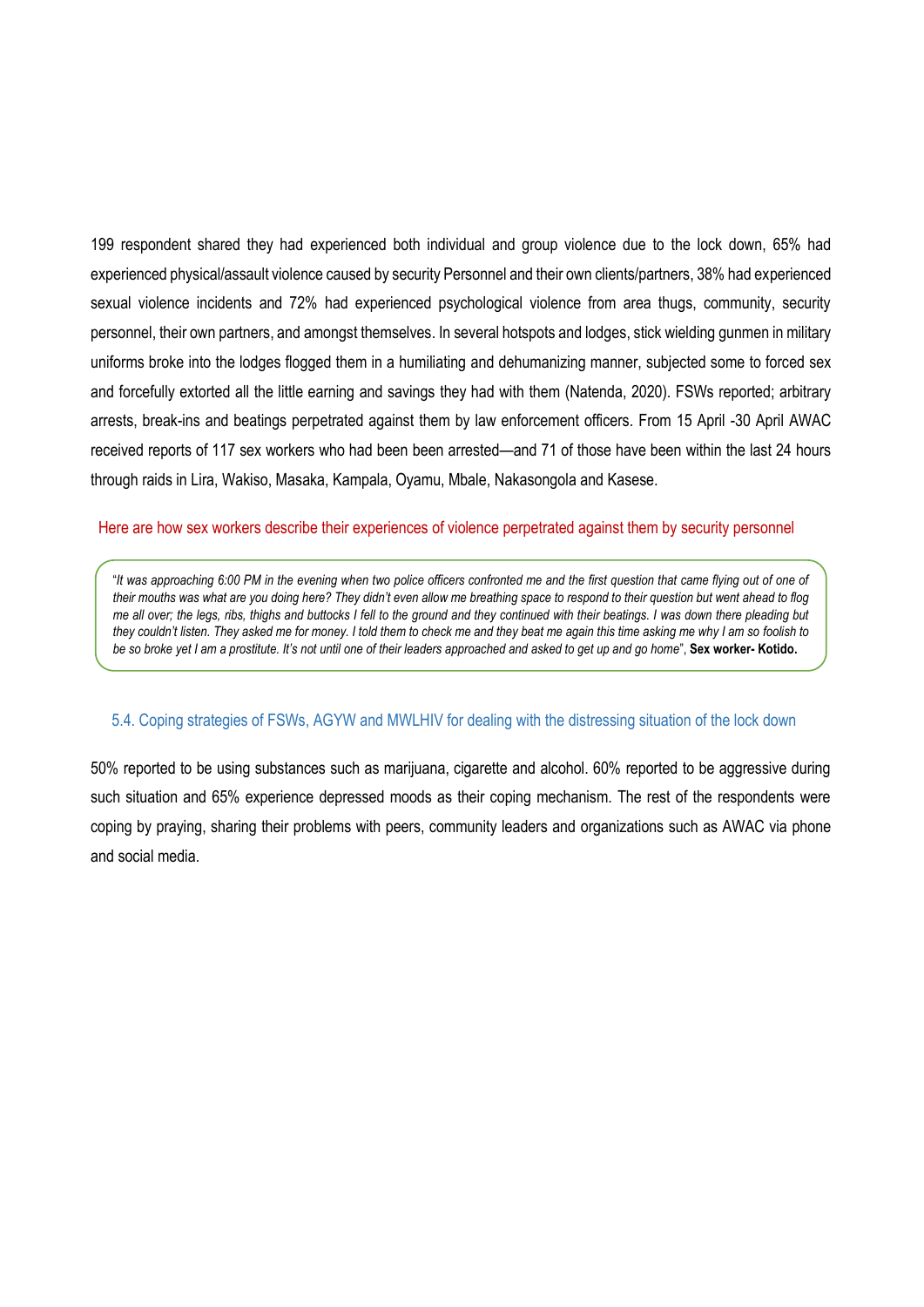



### *Utilizing member's savings*

Sex Workers organizations with community savings and loan associations were able to share their savings and use it to buy some food which carried them through the first phase of the lockdown. The leader of Kasese women health support initiative (KWSHI) a sex workers led organization Kasese shared that they went and withdrew money from the members saving account and bought 8 bags of posho and shared it among members.

### *Utilizing existing relationships to present the needs of FSWs to the district task force*

A sex worker leader accounts of how she leveraged on the existing relationship with district stakeholders to lobby for a position on the Lira district Covid-19 task force;

*"Following the closure of lodges, the situation became very difficult for sex workers. Among them were 5 mothers on ART with no accommodation. Presented the challenge in a CSO partners' meeting with the CAO. In several meetings with the DHO, DPC, RDC, I presented pressing needs and challenges. Later the team decided to co-opt me on the district task force to input in specific meetings that*  have issues that affect sex workers. The reputation of my organization - HRI coupled with my prior relationship with the team made it easy *for her to blend with them and get sex workers issues on table,* FSWs' leader- Lira.

#### One other sex worker leader shares how she managed to lobby for food;

*I had saved phone numbers of the Deputy CAO Tororo district who had given us very good words of encouragement as sex worker leaders during the AWAC leadership training supported by UN Women conducted in Tororo last year. I called her and explained to her the situation of the starving FSWs and harassment and abuse of FSWs by Police in Malaba. I also shared with the Town clerk about the heavy demands placed on the shoulders of sex worker as mothers who are no longer working but have been excluded in the system of accessing food. The team agreed to include us among the beneficiaries. Food was dispatched from Tororo our team got 5kg of maize flour per sex worker*, **FSWs' leader –Malaba**.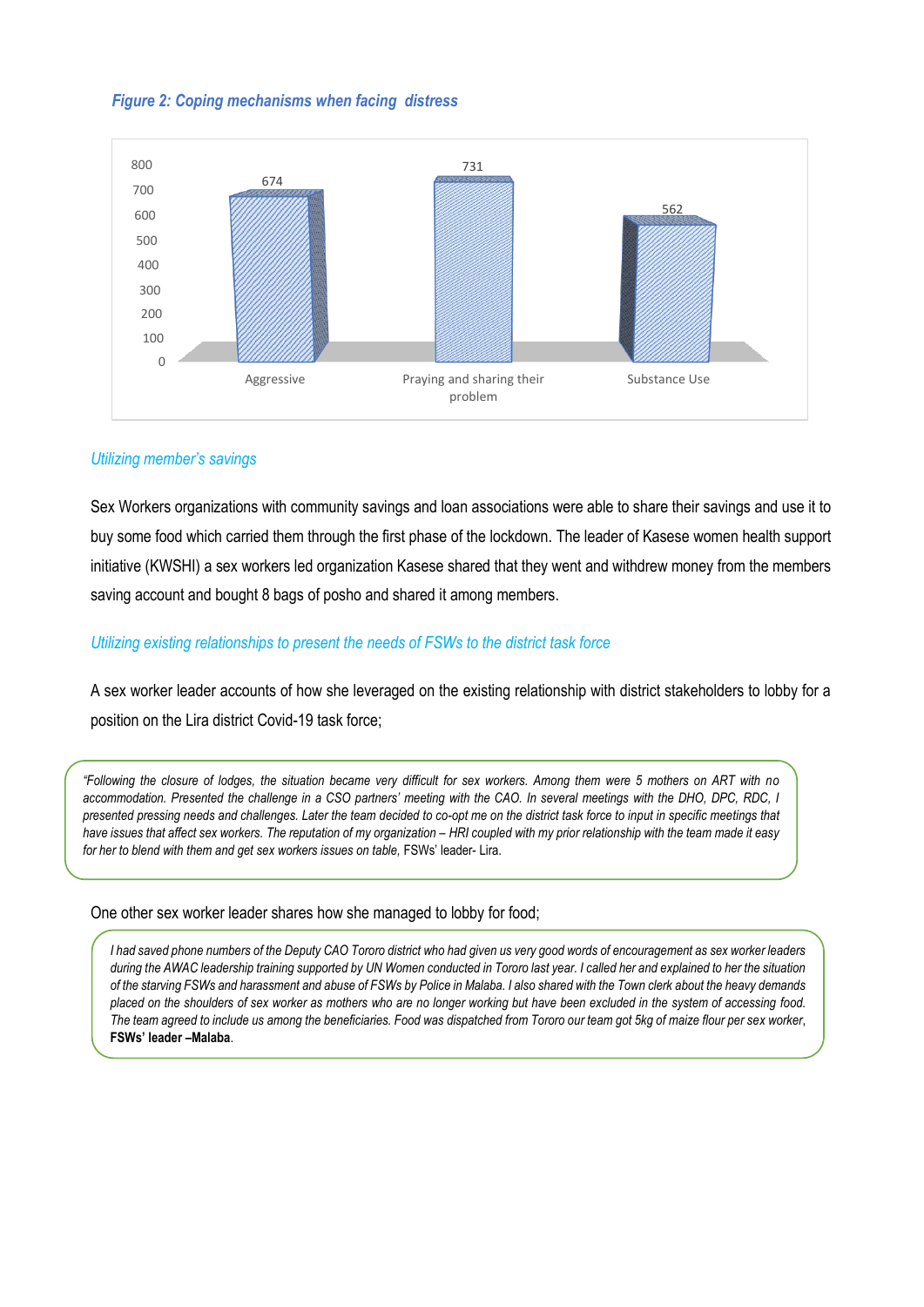# *Mobilizing relief items from stakeholders, religious leaders and district authorities*

Sex workers in **Kasese** Municipality under their organization **Kasese** Women Health Support Initiative (KWHSI) mobilized food from well-wishers and district leaders for 137 sex workers which food was distributed in 3 cycles among different sex workers (5kgs posho, 1kg beans 1kg sugar 1bar of soap to each one). The organization also engaged the RDC who gave 300kgs of maize flour to 60 sex workers. In addition, sex workers **in Kabarole** under their organization Kabarole Women Health support initiative by lobbied support from district leaders, well-wishers and the Rwenzori Diocese of the Church of Uganda who gave them relief supplies and food.

### *Getting into loose contractual cohabiting relationships*

Sex workers lacking food or shelter decided to cushion the situation by temporarily cohabiting with the area boys. In Mbarara sex workers shared that those who got into these relationships were being beaten like cows. Its alleged that in a bid to cushion the socioeconomic pressures of the lockdown, one sex worker operating in **Kasensero** came into understanding with one of her regular clients belonging to the fisher folk community to mutually support one another. Part of the arrangement was that the client shifts from where he was staying to this sex worker's rented room to enjoy the fun, the comfort and accommodation in the course of the lockdown on condition that he gives her money for food, rent – UGX 70,000/= and catering for a few personal needs. In spite the clients 'problematic drinking, their compatibilities and aggression seemed bearably manageable given that was at least fulfilling his obligation to buy food especially in the first couple of weeks. He even gave her a deposit of UG X 100,000/= to send for her children in the village. It's alleged that one afternoon, trouble crept in when the client wasted all his money in drinking and came back drunk demanding for the UGX 100,000/= he had given to the sex worker.

A fight erupted between the two and the process, the sex worker stabbed the client with a knife in the stomach. As the man collapsed and fell to the ground bleeding profusely, the sex worker ran out raising an alarm seeking for help. The community members grabbed her and took her to the Police station. Meanwhile the other group rushed the fatally wounded client to the health facility where they were advised to further speedily take him to a health facility that could manage his condition in Kyotera situated over 60kms away from Kasensero. Unfortunately, the client died on the way. His boss provided space where he was buried since the deceased's body could not be taken back to his ancestral place in Tanzania during the lockdown. The sex worker was arrested- and spent about 3 days at Kasensero and then transferred to Kyotera.

*Reference number KASENSERO CRB 027/2020* 

*Suspect: NIRERE SARAH*

*Dead Body: MORIS LIFRA*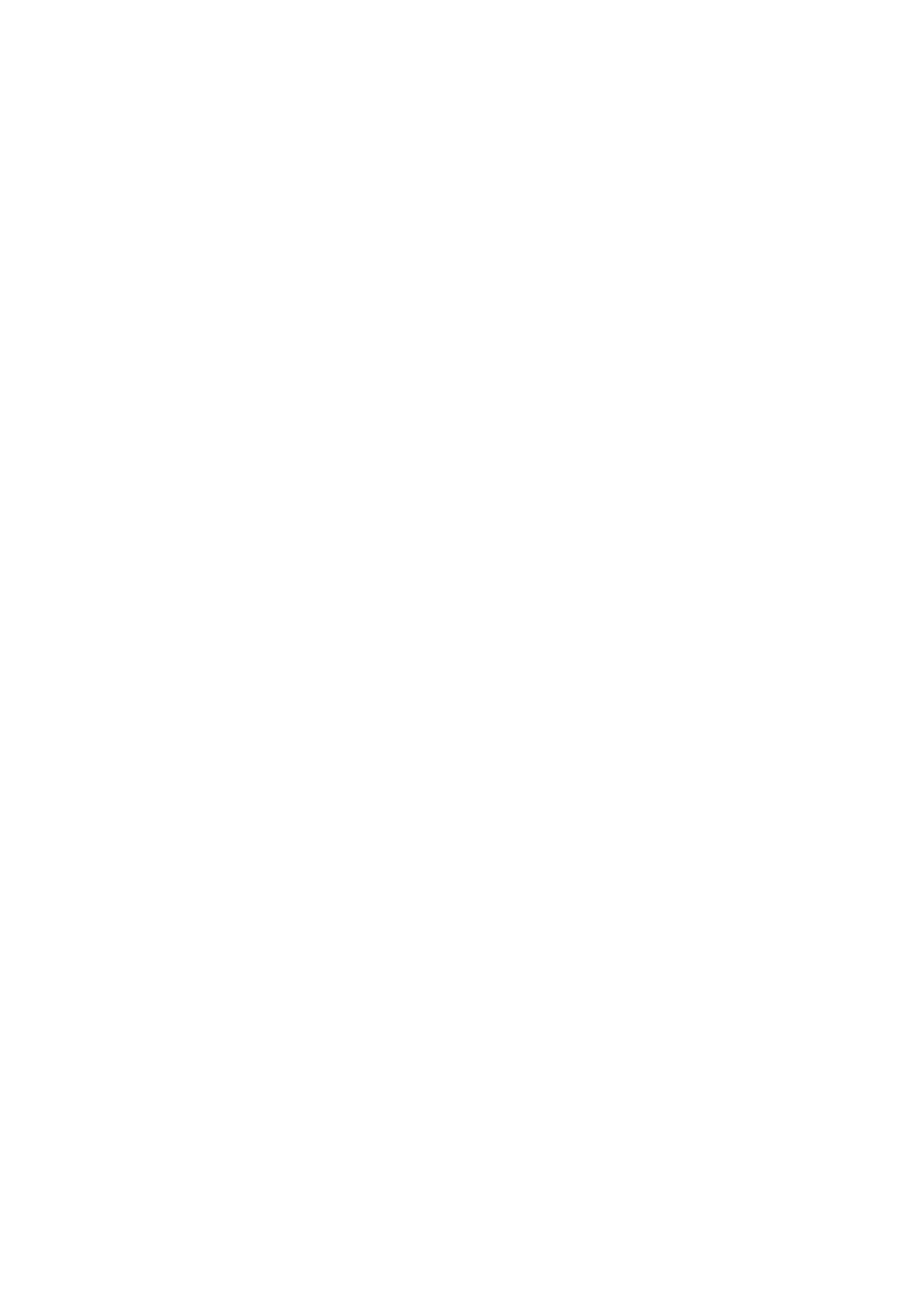### *Begging food, going back to the street, going to the bush and eating raw mangoes*

Some sex workers shared that when they felt pushed to the wall due to starvation they tried to begging food from their neighbors. One of the sex workers from Yumbe shared her experience with starvation;

*"My dear, its God's mercy. Some of us are surviving on raw mangoes which are even getting depleted. I am afraid what will befall me and my children is the lockdown is extended for additional weeks*". – **Sex worker in Yumbe** 

### *Paying money in exchange for their release.*

A FSW in **Malaba** was badly beaten and arrested by the police after being got outside her home at 4am in the morning. She paid UGX 100,000 so secure her release from police detention. After leaving the police station, she went and narrated her ordeal to the sex workers peer leader in the area. The peer leader went and reported the case to the DPC, the OC and the Police spokesperson agreed that the money that had been extorted from her be refunded. She narrated her ordeal to their Peer leader, OC and Mr. Odeke the Police Spokesperson Tororo agreed to refund the money (100,000/=) that had been extorted from her will be refunded. They also promised to address the grievance of Police torture of FSWs. 3 Sex Workers in **Bundibugyo** were arrested and spent 2days in police detention for flouting the curfew. They were released after their colleagues mobilized 100,000 for the police. The Sex Workers arrested in **Masaka-Nyendo** also paid Ugx100,000/= to police for their release. 14 FSWs were arrested at Hanny's **Pub, Rubaga road** flogged and Police extorted Ugx 50,000/ per head for their release. 2 Female Sex Workers in **Mbuya-Kinawataka** shared that they were arrested by Local defense forces as they approached residence on their way from buying chips and Kikomando locked up in a filthy and congested jail room where they could not observe social distancing the whole night. They were released after paying Ugx40, 000 per head.

### *Paying in installments, borrowing, selling valuable items and doing batter trade***.**

One sex worker in **Kireka** who was in police detention after flouting the presidential directive on curfew sold her table at Ugx 40,000 to secure her release from police custody. Another sex workers' peer leader in **Kasensero** had put her mattress on sale after failing to raise the UgX 20,000 on her way to a health facility to collect ART refills for her peers, then on second thought contacted AWAC members' platform for rescue. By good luck, the Ugx20,000/= was raised at the greatest hour of need and given to the bodaboda guy who was almost getting physically violent with her. In **Kotido,** a sex worker pleaded with a private health practitioner to treat and dress the wounds of her son on credit who accepted. LDU officers had stormed her homestead met her son who had gone outside to pee and subjected him to vicious beatings and left him there bleeding in the compound. Up to now she still owes the health worker Ugx100,000.

### *Involving their children in lobbying and voicing out family needs*

Sex workers shared that they have realized amid this Covid-19 crisis, their children across all ages have been left with no option but play their part in mobilizing family resources through begging from the neighborhood, gathering mangoes,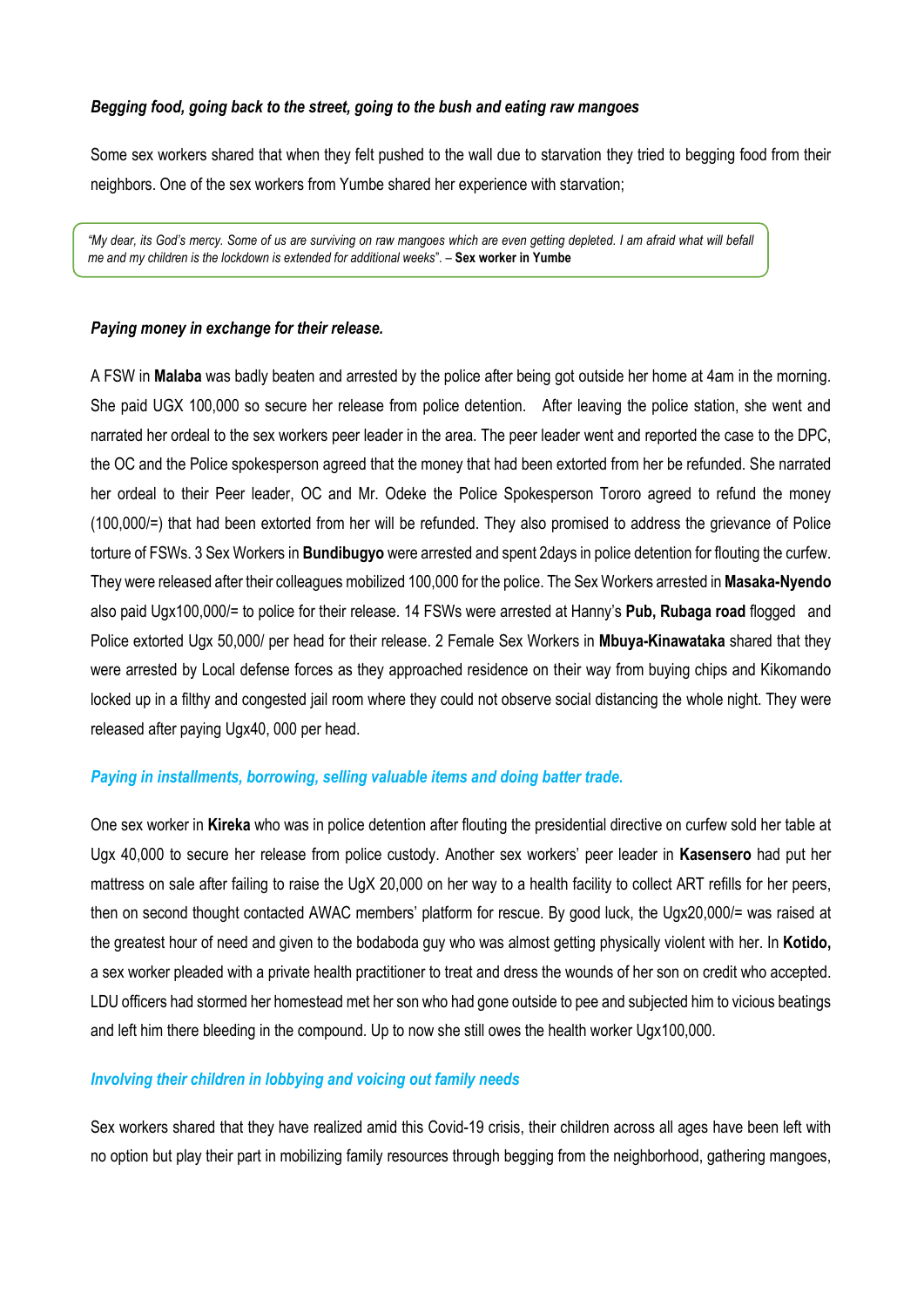selling, doing petty jobs and sexual services to bring something to fend something to survive on as individuals and family members.

*"Two weeks ago, my 9year old daughter stole some raw tomatoes displayed for sale in a neighbors' compound. She peeped when no one was seeing, picked 4 tomatoes and came to share with her 3 younger siblings who were starving. Someone saw her through the window. The neighbors came demanding that I pay for the mangoes. Of course confidently sided with my daughter. I even became mad at falsely accusing my daughter for being a thief. They called us all sorts of names and hurled curses on us that we will die thieves and prostitutes. Where on earth could I get the money! I found myself torn between telling my daughter that what she had done was good to care for her little siblings and reprimanding her for being a thief and brave the humiliation of explaining why I had failed to provide for them as a responsible mother".*

# **Sex worker in Mbarara**

In Kireka a female sex worker -mother of 3 starving children wanting to present the urgency of the matter recorded WhatsApp audio and video clips of herself and her children demanding food. Some children of sex workers noted;

We need food, hey give us food. We have nothing to eat. Our mothers are no longer working. Whenever they try to go back to where *they were working, they are flogged by authorities. Give us food. .. ……"* **Starving Children of a sex worker in Kireka** 

### *Selling sexual services away from lodges*

Some sex workers shared that due to closure of lodges and tight security, they resorted to selling sex in public car packing places, garages and washing bays, other preferred corridors or to go to a client's rooms. It is really a hard situation for us. With no condom supplies, lodges closed, tight community spying on lodge operations. We have tried to manage by selling sexual services to our clients mostly truck drivers in the bush often without condoms. I would rather die of Covid-19 than die of starvation, **Sex workers' leader at Kikagate Border Isingiro.**

# *Engaging media*

Sex workers in Gulu, Lira and Hoima shared that they have engaged media houses to voice out their pressing needs and concerns regarding access to food and police

# *Engaging other CSOs and district authorities*

FSWs leader in Mbarara went and pleaded with the RDC for emergency food who gave them 6kgs when she couldn't stand the sight of her colleagues starving and contacted one of the reached out for support to a sister organization in the KP fraternity.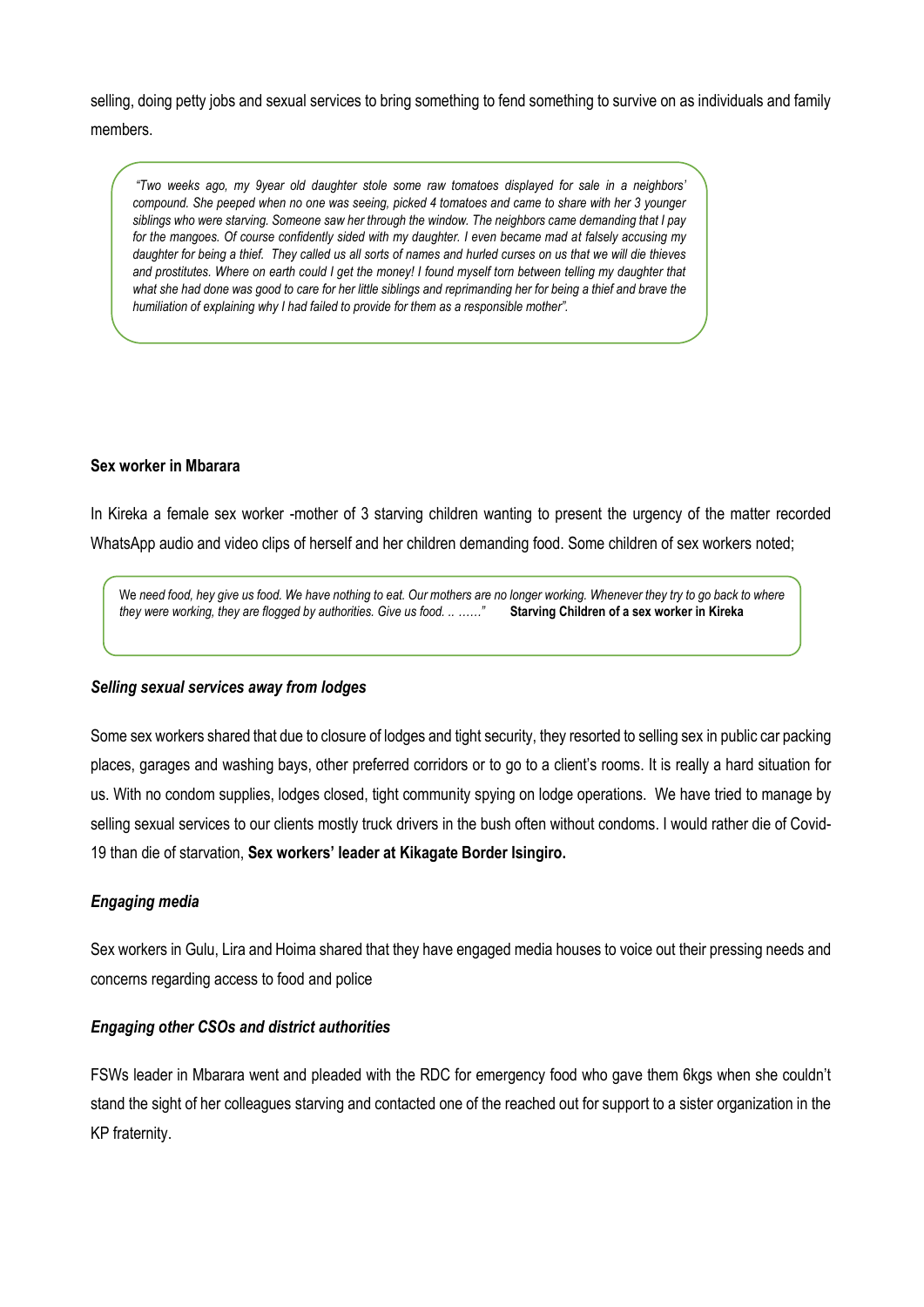### **FSW leader from Kasensero went to councilor and mobilized food for 20 girls**

### *Threats and protests*

When the Gulu district leadership rubbished the sex workers request to be included among the vulnerable persons who should benefit from food relief, the sex workers threatened to release a list of all the big people who are their clients. Others said that they would rather interact with truck drivers and die of Covid-19 than die of starvation. 26 sex workers in Soroti went and presented their grievances of being left out during food distribution to the Vice Chairperson of Soroti district and threatened to go back to selling sex even if it meant selling to truck drivers if they fail to get the much needed food for their survival. Sex workers in Bwaise and Kawempe stormed Kawempe division offices with placards demanding to money which was allegedly earmarked for them and handed to the mayor from Plan. They were given 50kg of maize flour and 1 box of soap which they distributed in KiMombasa. The RCC also promised to follow up on their issue.

### *Fighting, and displacement of unpleasant emotions*

Sex workers in Bwaise, Kasesnsero, Bukomansimbi, Gulu, Lira, Kitgum, Amuria, Mbarara and Kaberamaido reported an escalation in the incidents of fighting and interpersonal clashes within the sex workers' community, the neighborhoods, landlords and at times local authorities which they attributed to the distress caused by the lockdown. In one hotspot in Mbarara for example, a fight erupted between the mature sex workers and their younger inexperienced counterparts of the 6kgs of maize flour which a peer leader and mobilized from community leaders and prioritized for the younger sex workers who had been starving for several days. The mature sex workers ended up grabbing the food from the young ones. Upon receiving this report, the peer leader rushed in and divided the food among everyone at the hotspot and everyone peacefully walked away with 125gms of maize flour. Others reported that stress and anxiety pushed them into being rude and violent to their children and partners.

### <span id="page-30-0"></span>.6.0 Findings from Secondary Data sources

Below are the findings retrieved from websites, blogs, news articles, press releases Facebook and tweeter media sources on the impact of Covid-19 lockdown on sex workers' access and adherence to HIV treatment and preventive care, psychological and social economic wellbeing.

#### <span id="page-30-1"></span>6.1 Access and adherence to HIV treatment, preventive care and Family Planning

#### *New Vision*

**.** 

*Added 6th May 2020 10:24; Covid-19 and impact of lockdown on access to health service: By Fred M Ssewamala*

*Restrictions on both public and private transportation as well as increased food insecurities are causing people living with HIV to miss doses of their essential antiretroviral medications<sup>10</sup> .*

<sup>10</sup> *newvision.co.ug/new\_vision/news/1518524/hidden-pandemic-sub-saharan-africa*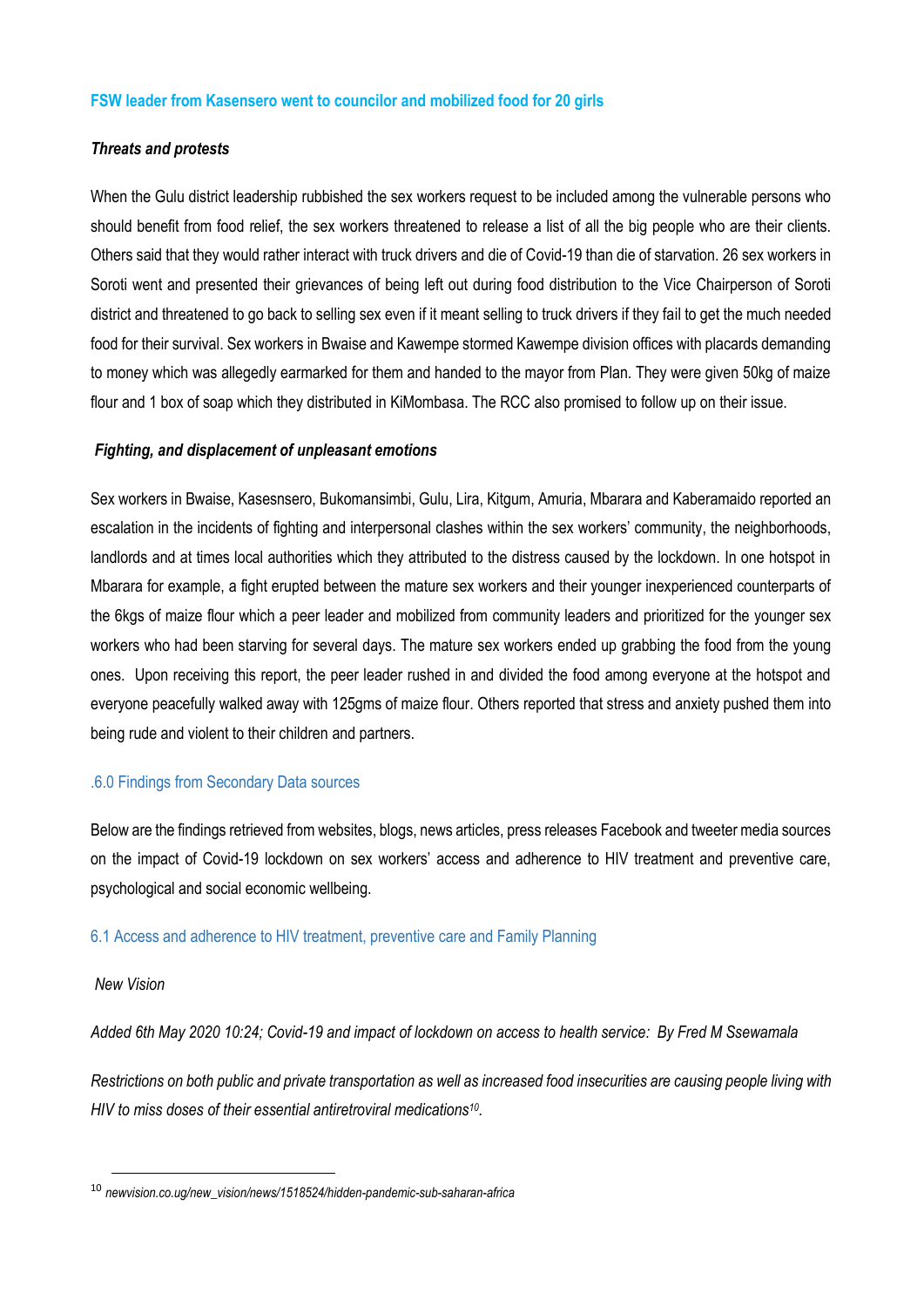# **Daily Monitor: What it means for Community Participation in the response to Covid-19;** *Baguma Christopher April 29 2020*

The Prolonged periods of quarantine and movement restrictions are causing emotional unrest and anxiety, gender-based violence including sexual exploitations, interrupted access to sexual and reproductive health services, including access to family planning within the communities<sup>11</sup>.

# *Food and Socio-economic Survival vs Safety and Security*

*Global Press Journal: Amid Distancing Restrictions, Ugandan Sex Workers Face Unique Challenges; Nakisanze Segawa April 26, 2020*

*Like much of the world, Uganda has imposed social restrictions to combat the spread of the coronavirus. For Ugandans who rely on sex work, the guidelines present a stark choice: continue work and risk infection – or stay home and face financial ruin.*

*Throughout Uganda, sex work, though illegal, is common. Uganda remains among the world's 20 countries with the highest prevalence of HIV, in part because sex workers' clients often refuse to use condoms, advocates say. Now, a new health crisis has emerged. And the nation's sex workers say they can't afford to stay at home.*

*Uganda has restricted public gatherings until at least May 5, closed bars and urged ill citizens to wear masks and practice social distancing. For local sex workers, those restrictions aren't feasible.*

*Some can't stay at home because sex work is their only source of income for survival".*

*Glim: Akina Mama wa Afrika's Pauline Kahuubire Talks Effects of Covid-19 on Women in Uganda, and Possible Interventions; Pauline Kahuubire, April 24, 2020* 

*[The pandemic's](https://glimug.com/pro-interns-share-how-they-have-managed-to-stay-productive-amidst-the-covid-19-pandemic/) adverse effects on women requires a specialized response that recognizes and addresses their rights, their medical and social needs and promotes their leadership in the response.*

*Because of the measures taken to curb the spread of the virus, many have been left with the fear of losing their jobs such as women working in the hospitality industry or no source of income at all for example sex workers.*

### *Red Pepper April 23rd 2020; Sex workers resort to truck drivers undermining Covid-19 fight in Maracha*

That the financial crisis during this time, and lack of other clients leaves sex workers without any choice than to risk their lives with truck drivers' sole customers to earn a living and survive starvation during the lock down, Tags, Covid-19 pandemic, Maracha, sex workers, truck-drivers, Uganda

BBC News Hour by Atuhaire, P.

**.** 

29/05/2020 Sex workers are among those suffering under the lockdown: Some have stopped taking ARVs.

<sup>11</sup> *[https://www.monitor.co.ug/OpEd/Commentary/What-means-Community-Participation-response-Covid-19/689364-5537682-vbq6buz/index.html](https://www.monitor.co.ug/OpEd/Commentary/What-means-Community-Participation-response-COVID-19/689364-5537682-vbq6buz/index.html)*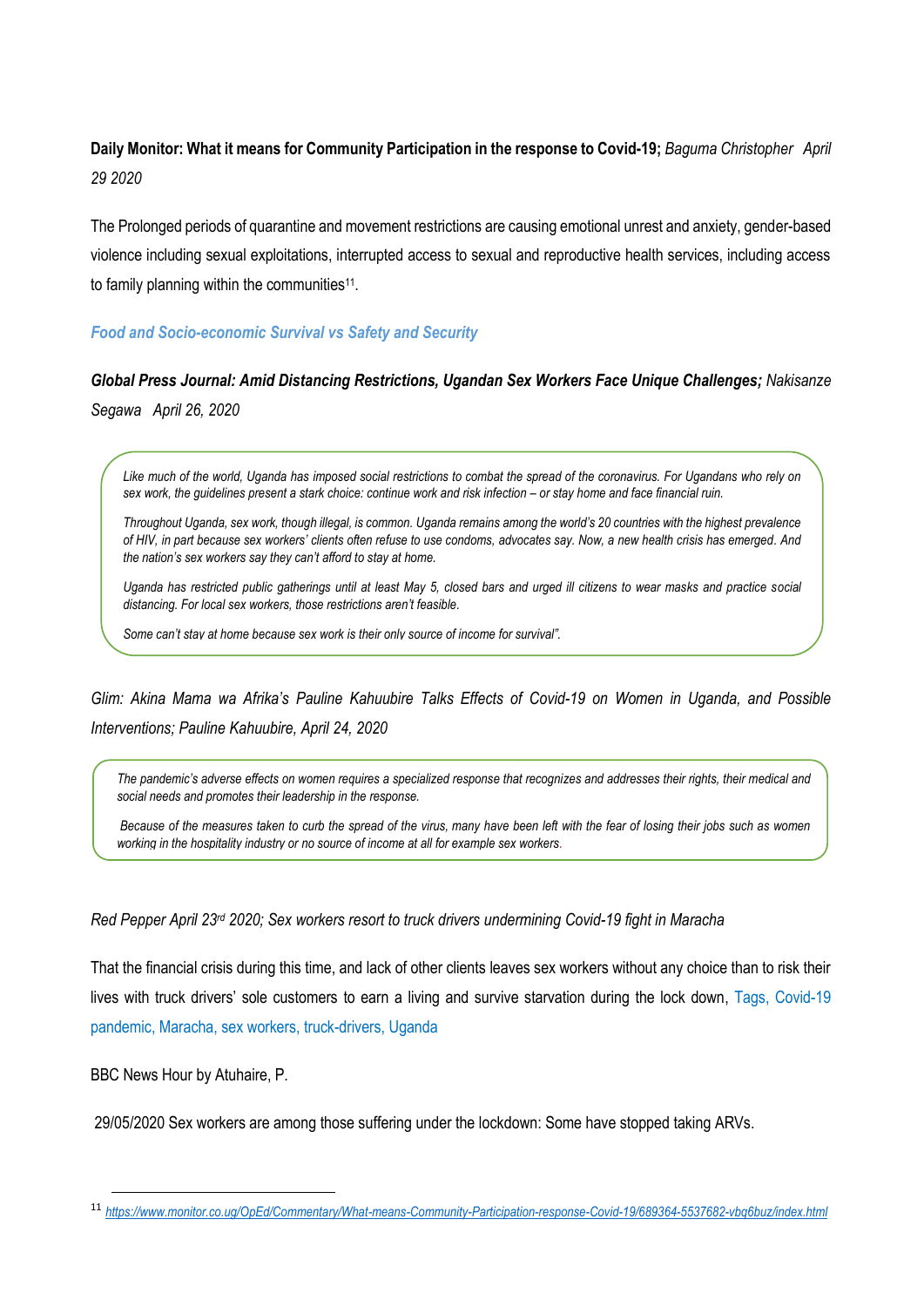"*You wake up in the morning and the children are crying .They are hungry they didn't have supper. Do you just sit at home? I have to take the risk and leave the rest to God. My children will not die because I am worried about catching COVID-19 …. I will be honest with you. I stopped taking the medicine. I cannot take it on an empty stomach. I am HIV positive. There are some people on TB drugs. No one is paying attention to our challenges.30yr old mother of 4 in Bwaise*

"You will hear that children have died from our homes not from COVID 19 but starvation. See how flooded this place is. On a day like this, I would make children tea to keep them warm. But I don't even have sugar. We don't have food. When you get some food you have no charcoal to cook with. When you can afford charcoal you won have money left for salt. When things get tough you reach out to your clients." *Sex worker Peer counselor - Bwaise.* 

Sex workers have been asking for support. They have sent me messages. *Some say they have stopped taking their drugs. While others only take the, only when they have food. We tell patients that you must take something before you swallow the medicine. This is going to lead to resurgence in new infections. When they don't take their medicine it means the viral load is going to go up. The capacity to infect others is going to go up as well.* 

### <span id="page-32-0"></span>**6.2 Stigma**

### *Nile Post: Mbale Sex workers ejected from town over fears of spreading Covid-19; Gerald Matembu 28/04/2020*

Local leaders in Busiu Town Council Mbale expelled Sex workers working along Mbale – Tororo High way accusing them of aiding the spread of Covid-19. This follows a revelation that one of the sex workers at the stage who had contact with a truck driver who was diagnosed with Covid-19, who had spent a night with one of the sex workers in Busiu. The alleged sex worker was picked by the district surveillance team and taken to Mbale quarantine center. Following the incident area leaders resolved to expel sex worker from the center after realizing that they had become a hazard to the community. The leaders also came up with harsh measures limiting the stay of trucks in the area. Truck drivers stop strictly for 15 minutes to buy food<sup>12</sup>.

#### *28/04/2020 NBS tweet 1:37pm; #NBS LiveAt1 #NBSUpdates*

Local leaders in Busiu town council have expelled sex workers from their town along Tororo Mbale high way accusing them of dealing with truck drivers who are suspected to be infected with Covid-19. Following a revelation that one of the sex workers had contact with the first truck driver who was diagnosed with Covid-19 the said sex worker was quarantined at Mbale quarantine center following a community alert*<sup>13</sup> .*

### <span id="page-32-1"></span>**6.3. Stigma, violence, Raiding of Hotspots and Arresting of sex workers**

**24/04/2020 Xclusive UG; Covid-19 Kenyan truck driver, prostitute survive lynching after angry Ugandans storm randy couple in Lodge** 

1

<sup>12</sup> [https://nilepost.co.ug/2020/04/28/mbale-sex-workers-ejected-from-town-over-fears-o spreading-covid-19 /](https://nilepost.co.ug/2020/04/28/mbale-sex-workers-ejected-from-town-over-fears-o%20spreading-covid-19%20/)

<sup>13</sup> <https://twitter.com/nbstv/status/1255083687416389633>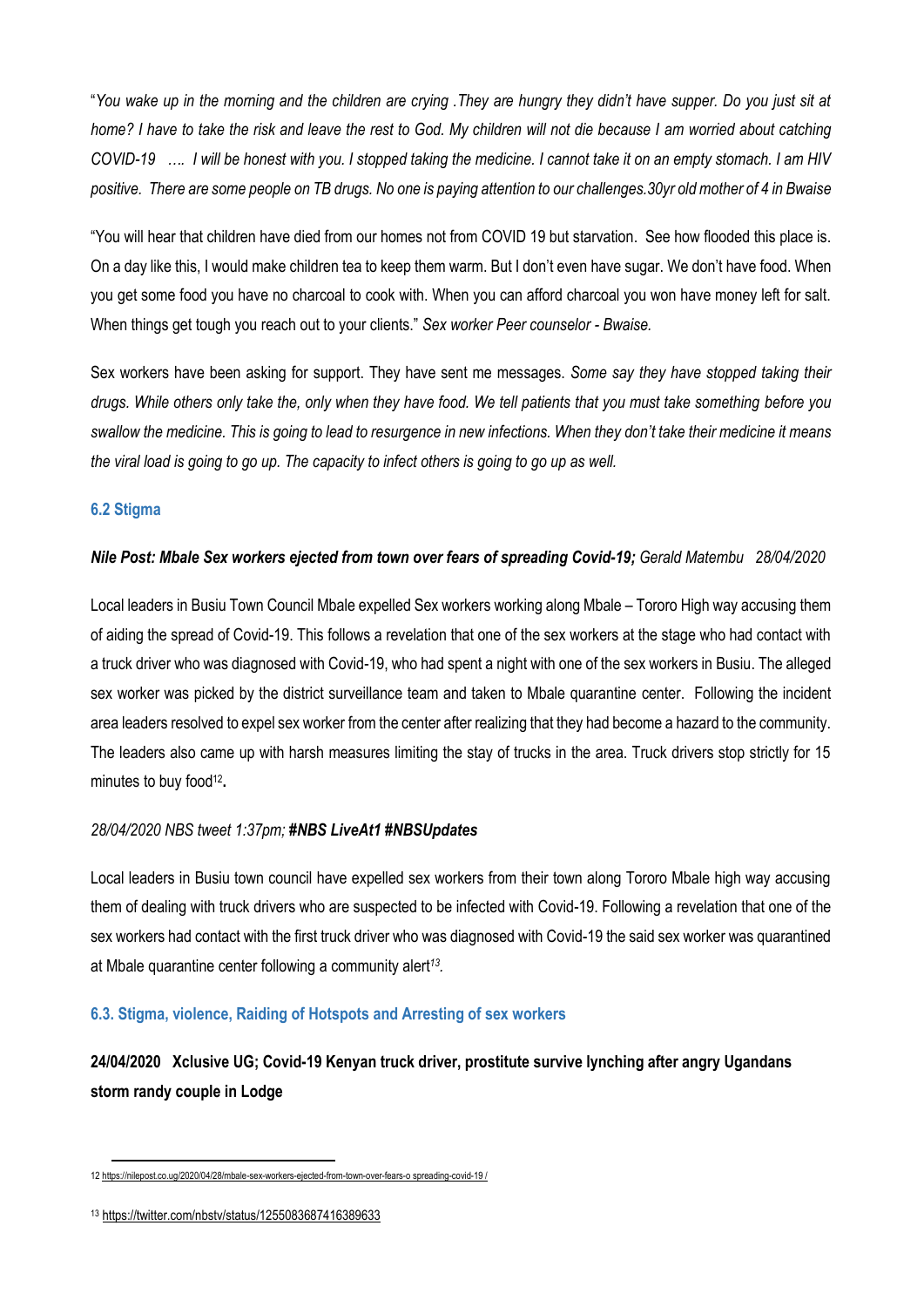A Kenyan truck driver and a renowned prostitute in Rubirizi trading centre in western Uganda survived lynching , thanks to Police, after locals stormed the lodge where the two were having a good time<sup>14</sup>.

# **Watch Dog: Ntungamo RDC warns sex workers to stop sleeping with Truck drivers,** 29/04/2020; Wilfred Arinda Nsheka**.**

Ntungamo RDC George Bakunda has warned women and girls to stop sleeping with transit truck drivers in excuse for making money amidst the spreading of the deadly corona virus in the country**.** Bakunda appealed to women and girls to observe social distance as the only measure to curtail the spread of the pandemic saying that transit truck drivers are the remaining agents spreading the pandemic in the country. The RDC's noted that recently, a sex worker in Ntungamo was quarantined at Ntungamo Health Training Institute Nyarutuuntu after she admitted to have had sex with long truck driver in a lodge for three days in Ntungamo Municipality which left many town dwellers worried of being infected with Covid-19. The sex worker admitted after an inquiry by the RDC who had received a tip off from residents who become suspicious after noticing that the woman had slept with a truck driver<sup>15</sup>.

# **Chimp reports; Sex workers, clients arrsted in Kabale Police Operation, Godfrey Tugume, May 7th 2020**

(Authorities in Kabale Municpality on Wednesday carried out an operation in which they raided lodges and hotels arresting 18 Commercial sex workers<sup>16</sup>.

# **Access to justice during Covid-19 lockdown/NBS Breakfast meeting**

Counsel Susan Baluka of the Human Rights Awareness and Promotion Forum (HRAPF) shared that the Corona Virus Crisis response has made preexisting vulnerabilities in certain marginalized groups more pronounced especially sex workers and women who are victims of GBV. She pointed out that following the shutdown and ban on public transportation some sex workers could not travel to their respective places stayed in the lodges. When law enforcement officers just come in raid the lodges and throw them to jail without representation that is not fair and violates the right to liberty, right to fair hearing and the right presumption of innocence which are **non-derogable rights**, **Kampala, Uganda | THE INDEPENDENT** May 7 2020.

### **Covid-19: 32 sex workers quarantined in Kabale**

**.** 

32 sex workers were quarantined following a raid on their sealed off Baboncha bar, Califonia T&J Transit Hotel and Bar, Standard lodge and bar and Safe Lodge 25 RWANDA nationals and DPC, RDC, Mayor and Head of Kabale Municipal council surveillance team Thirty-two commercial sex workers have been quarantined in Kabale district as health authorities hunt for the contacts of a truck driver who tested positive for the coronavirus disease. The truck driver was

<sup>14</sup> <https://xclusive.co.ug/2020/04/24/covid-19-kenyan-truck-driver-prostitute-survive-death-after-angry-ugandans-storm-randy-couple-in-lodge/>

<sup>15</sup> <https://www.watchdoguganda.com/news/20200429/91573/covid-19-ntungamo-rdc-warns-sex-workers-to-stop-sleeping-with-truck-drivers.html> <sup>16</sup> <https://chimpreports.com/sex-workers-clients-arrested-in-kabale-police-operation/>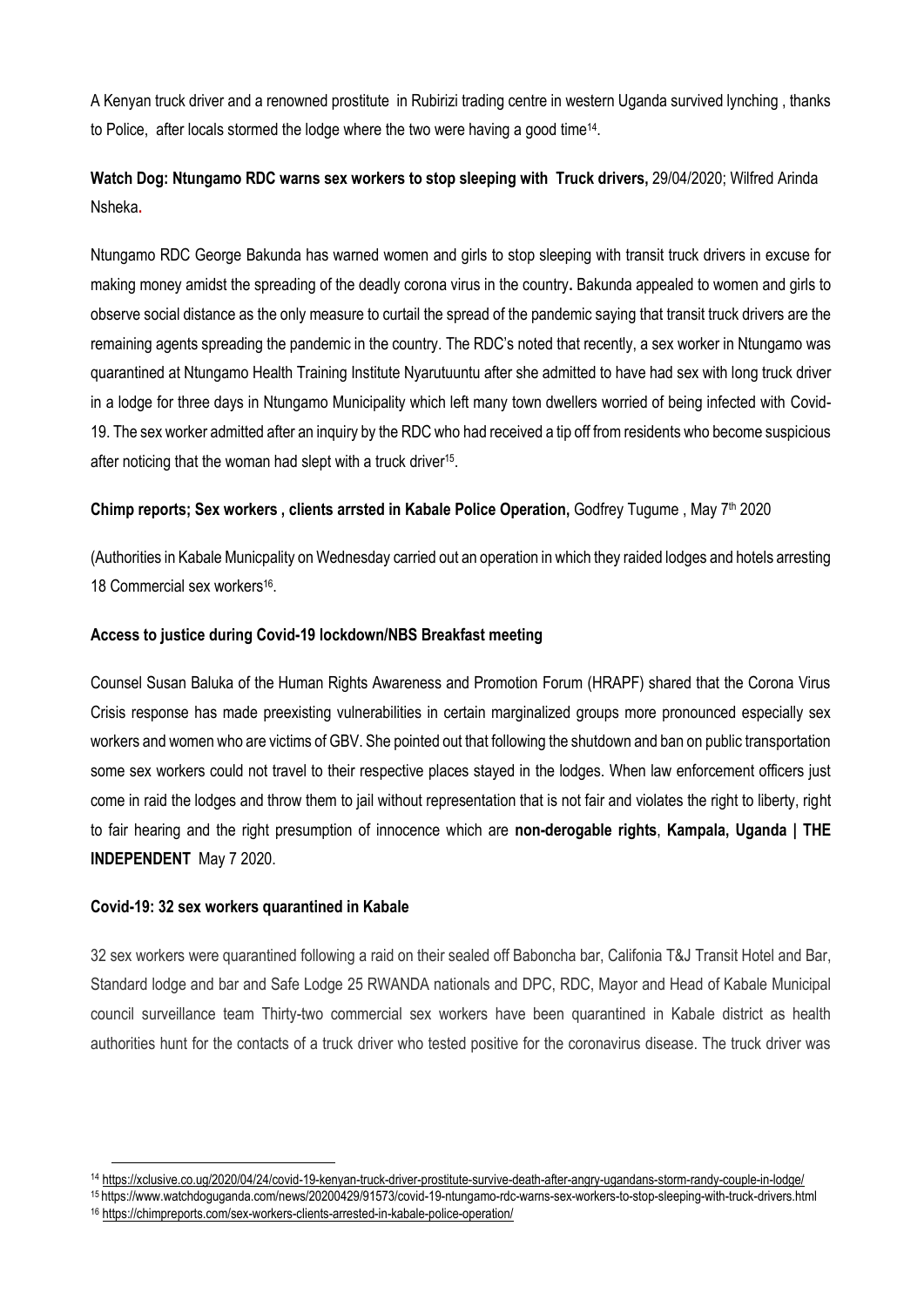intercepted on April 24th 2020 as he was returning from Rwanda on his way to Kenya's port city of Mombasa. Sex workers shared they like truck drivers because they pay well<sup>17</sup>.

# **Chimp Reports, 23/04/20; Bukedea Has No Confirmed Coronavirus Cases Yet- DPC Tugume Assures Residents: By Benjamen Emuk**

Residents of Bukedea Town Council have been living in panic ever since four sex workers under their umbrella- Team no Sleep were arrested and take to an Isolation point in Soroti for close monitoring. The Bukedea DPC said "the ladies who got in contact with a truck driver who tested postive for Covid-19 and was intercepted at Kamdini were taken Soroti. Ever since the news about the girls who were reported to have gotten in touch with the truck driver who tested positive for Corona virus most of the residents fled the town and went to their respective villages for fear contracting the pandemic<sup>18</sup>.

# <span id="page-34-0"></span>**6.4. Coping strategies for dealing with the distressing situation of the lock down**

### **NBS 1st May 2020: Sex Workers in Hoima Demand More Food Aid**

Sex workers in Hoima district have been offered food after the guidelines to curb the coronavirus pandemic have left the nation under a lockdown. This is after many businesses have been closed and temporarily suspended to prevent the spread of the virus. The government has taken the initiative to provide food aid to the vulnerable people and those incapable of supporting themselves to fight food poverty during the lockdown. Out of the 106 registered sex workers in Hoima, only 20 have received food aid from the Hoima district taskforce. However, despite being grateful, these allege that more food aid should be brought to reach out to those that are HIV positive<sup>19</sup>.

*TND News: At least 100 sex traders in Lira Municipality have Saturday been given coronavirus relief food by the district task force; Frank Oyugi 18/05/20, Lira sex workers to receive fat-brown-envelope from President Museveni Lira—May 28*

*The donations included 6kg of posho, 3kg of beans and a packet of table salt. The exercise was officiated by the National Resistance Movement [NRM] party chairperson for Lira district, Hon Sam Engola, Lira RDC Milton Odongo and a team from Uganda Red Cross, Lira branch. Speaking to the beneficiaries at Uganda Technical College (UTC) Lira where the relief food was given, Sam Engola who's also the NRM national vice chairperson in charge northern Uganda, said he was not aware prostitution or sex traders exist in Lango sub-region.*

*"My tears wanted to come after your chairperson said you have been given a wrong name. I didn't know that the name existed in Lango. But because she has spoken and I'm seeing you all here, I'm feeling sad; I am seeing young girls who should be doing the many available jobs….."* says Lira RDC Milton Odongo

**<sup>.</sup>** 17 <https://www.independent.co.ug/covid-19-32-sex-workers-quarantined-in-kabale/>

<sup>18</sup> <https://chimpreports.com/bukedea-has-no-confirmed-coronavirus-cases-yet-dpc-tugume-assures-residents/>

<sup>19</sup> <https://nbs.ug/2020/05/sex-workers-in-hoima-demand-more-food-aid/>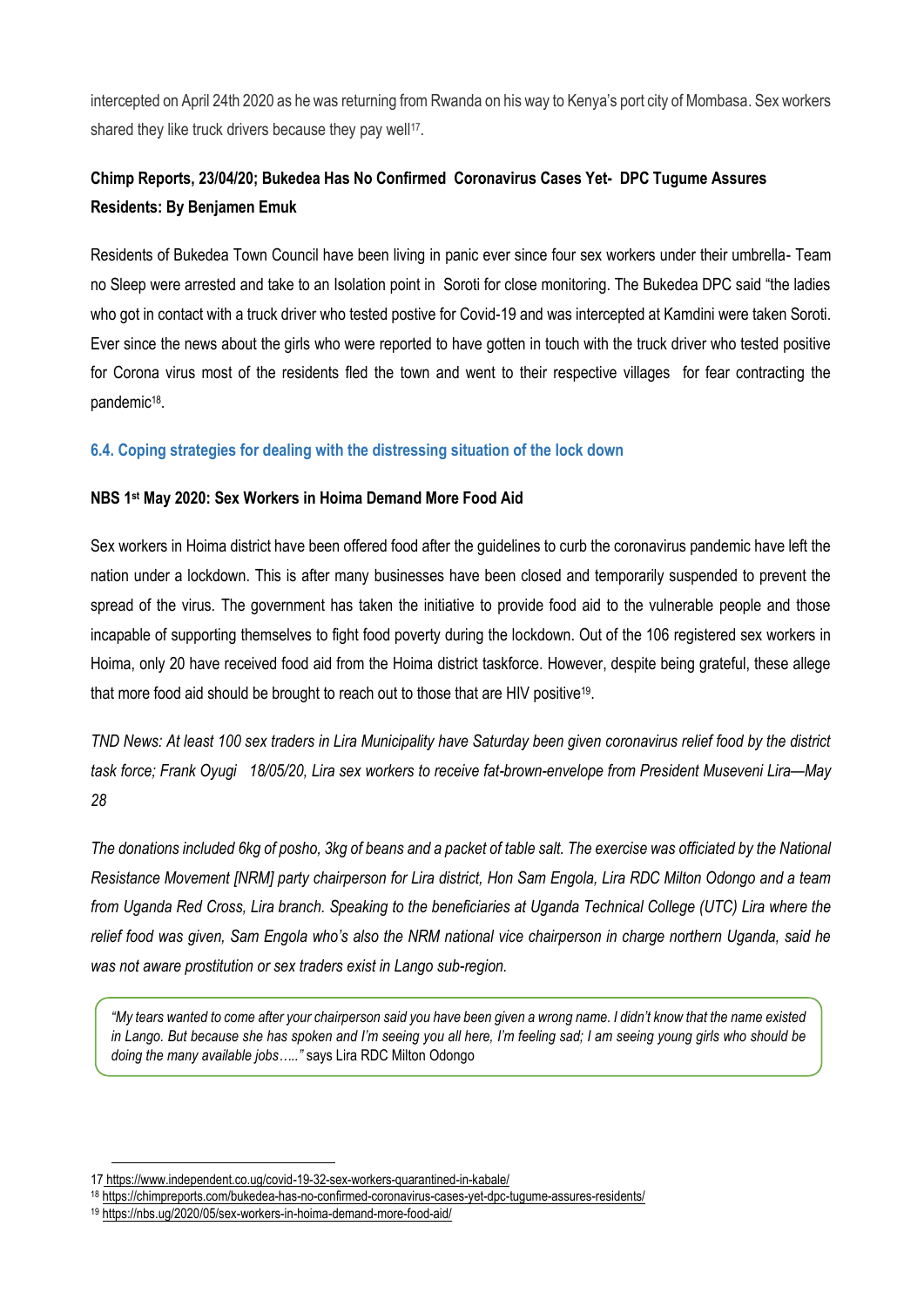*According to Mr. Engola, Lira RDC Milton Odongo told him he hosted a chairwoman of all prostitutes in Lango sub-region who complained to his office about abandonment of prostitutes during this lockdown.*

*"Now I'm seeing it [prostitution] is there and we are thinking how to come back to you after coronavirus is gone and discuss properly with you what we can do for you," Engola added.*

*The Lira NRM leader promised to draw the attention of President Museveni to the problems Lango sex workers are facing.*

*According to their acting chairwoman, many sex workers shied away and stayed home while 108 trekked to pick their relief food on Saturday. Lira RDC Milton Odongo reminded sex workers that he was told some of them were not taking their ARV drugs because they lacked food and there was no business.*

*"I think this was your first cry," he said. "Yes," this was unanimous, cheerful responses from sex workers. "I had to consider giving you food on condition that: after getting this food today, go cook and resume taking ARV for those on drug because we don't want anybody to die. Secondly, from today, rain is abundant, I want all of you to go back home and start agriculture and I have free transport for you" RDC demanded*

Mr. Odongo also said he was briefed that sex workers were in bad situation because they are underprivileged<sup>20</sup>.

# **URN: Gulu leaders bow to food demands by commercial sex workers,** 13/05/2020

Gulu, Uganda | URN | Gulu district leaders have bowed to demands for food relief by commercial sex workers as the extended national lockdown by government continues to bite. The affected group came up earlier to cry for help saying many of them were starving and pleaded to be classified as a vulnerable group that needs to be considered for urgent food relief. The group also threatened to name and shame leaders who benefit from their illicit trade who have abandoned them at their time of need.

The Gulu district Covid-19 task force has now responded to the call and conducted a rapid assessment to ascertain their level of vulnerability. Alex Odongo Okoya, the Tegwana Parish Chairperson in Pece Division who spearheaded the special interest group committee meeting said that they extracted confidential information from the sex workers to facilitate a rehabilitation programme. Gulu district chairperson Martine Ojara Mapenduzi who is also the Chairperson of the Resource mobilization for the District Task Force explained that the district backed by development partners have considered support for 400 sex workers with food aid.

The food aid that includes maize flour, cooking oil and beans among others is confidentially distributed using vouchers in seven designated points across Pece, Laroo, Bardege and Layibi Divisions of Gulu Municipality. The move however

<sup>1</sup> <sup>20</sup> <https://tndnewsug.com/lira-sex-workers-given-posho-beans-and-salts-on-two-conditions/>

<https://tndnewsug.com/lira-sex-workers-to-receive-fat-brown-envelope-from-president-museveni/>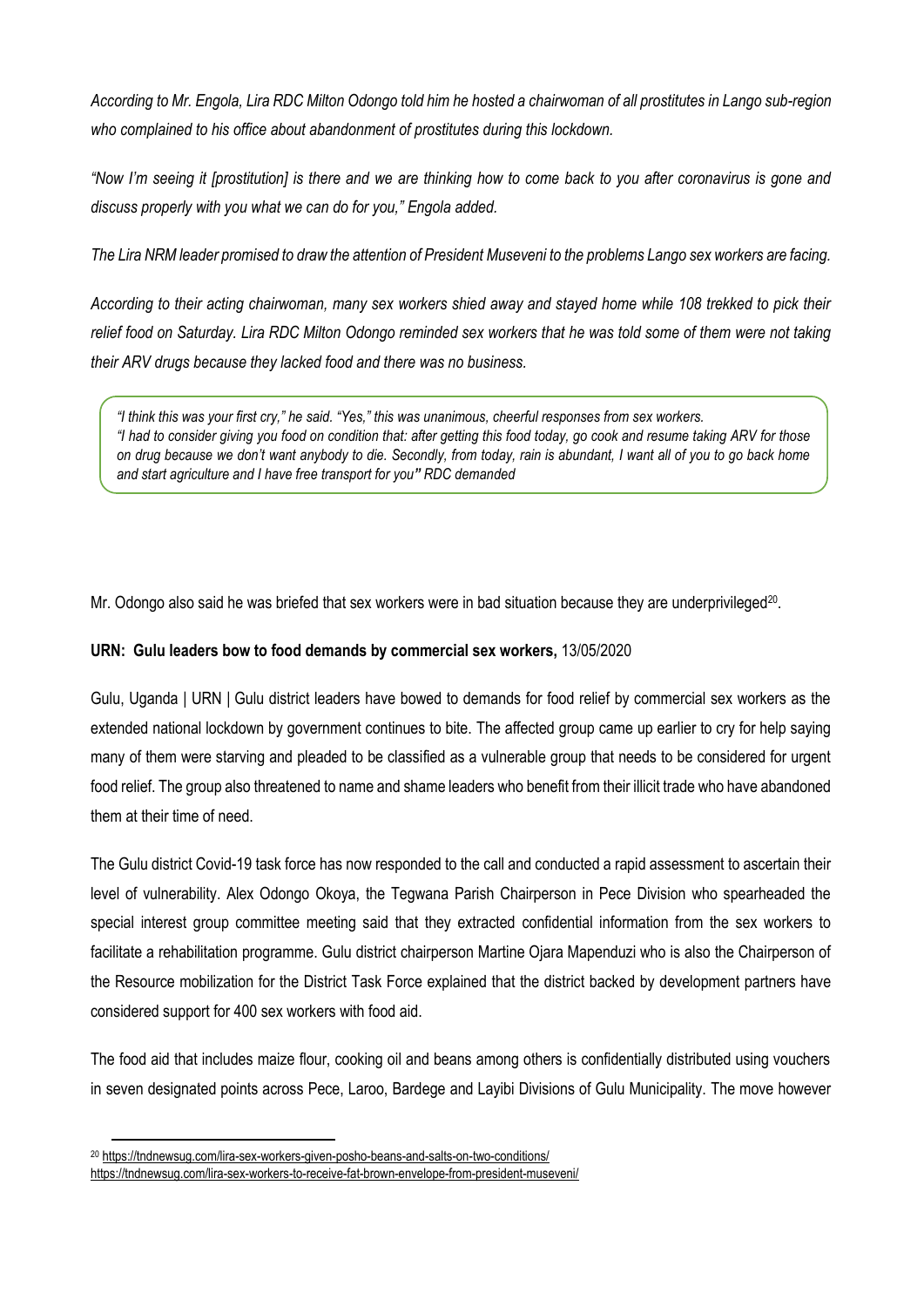has sparked off a protracted debate among locals and leaders. Kelly Komakech, the Pece Division chairperson opposed the idea saying prostitution is an outlawed activity in Uganda and aiding practitioners even in the time of need is abetting crime. Meanwhile, Moses Abonga, the Laroo Division chairperson contends that leaders should instead of bowing to the emotional blackmail and threats, unite against such immoral and diversionary pressure<sup>21</sup>.

### **GANGWA News.com: Gulu Sex workers to be documented,** 16 May 2020 Gangwa News

Gulu district Chairman Martin Ojara Mapenduzi has said about 356 Sex workers have been registered and are currently being documented. Speaking at Te-yat Radio Program on Mega Fm on Saturday, Mapenduzi said they identified these sex workers through various LC 1 Chairpersons in the district. Gulu Chairman also clarified that they did not pick any food relief to give to these sex workers, but rather, some Christian Charity organisation has offered to help them. Mr. Mapenduzi clarified that some of these sex workers had vowed through a recording that they will go and meet these Truck drivers if they are not given food relief. The district task force also engaged Charity organisations to try to help street Kids.

Favor of God Ministry is currently helping to house and rehabilitate these Children according to Mapenduzi, a section of the street Children are also being supported by Hastag Gulu. Some of them are being kept at former Gulu Support the Children Organisation-GUSCO. Gulu Chairman said that the Task force had to convene a meeting to address this issues, because these Sex workers and street children commonly known as 'Aguu' were at risk of getting the virus and spreading community. Plans are underway to register all these sex workers, and rehabilitate them.

However, Amuru district Chairman, Hon. Micheal Lakony has vowed that his district will not support these sex workers because Prostitution is illegal in Uganda. Mr. Lakony argues that he cannot promote an act of criminality in his district, and that these sex workers should get involved in meaningful work. Some sections of people have questioned the criteria used to give food relief to these people. This comes at a time when there are allegations that some of these sex workers had threatened to expose names of some local leaders who are allegedly their 'customers'<sup>22</sup>

# **AWAC institutional Coping and response strategies**

The team in charge of Monitoring, Evaluation, Advocacy, Communication and Learning at AWAC secretariat developed and circulated an issues brief on the impact of COVID-19 among sex workers, mainstream women living with HIV and AGYW in selected districts of Uganda

The team also utilized the AWAC members WhatsApp platform to fundraise resources to buy food for sex workers who were starving. AWAC staff and grassroot members contributed Ush 2,100,000; Mr. Billy Pike USAID- Washington office donated US \$ 1000, while HRAPF contributed Ushs 600,000. A total of 412 sex workers from 15 districts benefited from the food relief mobilized on AWAC WhatsApp platform. Using AWAC contribution AWAC also developed IEC materials on COVID prevention and response among sex workers.

**<sup>.</sup>** <sup>21</sup> <https://www.dispatch.ug/2020/05/13/gulu-leaders-bow-to-food-demands-by-commercial-sex-workers/>

<sup>22</sup> <https://gangwanews.com/2020/05/16/gulu-sex-workers-to-be-documented/>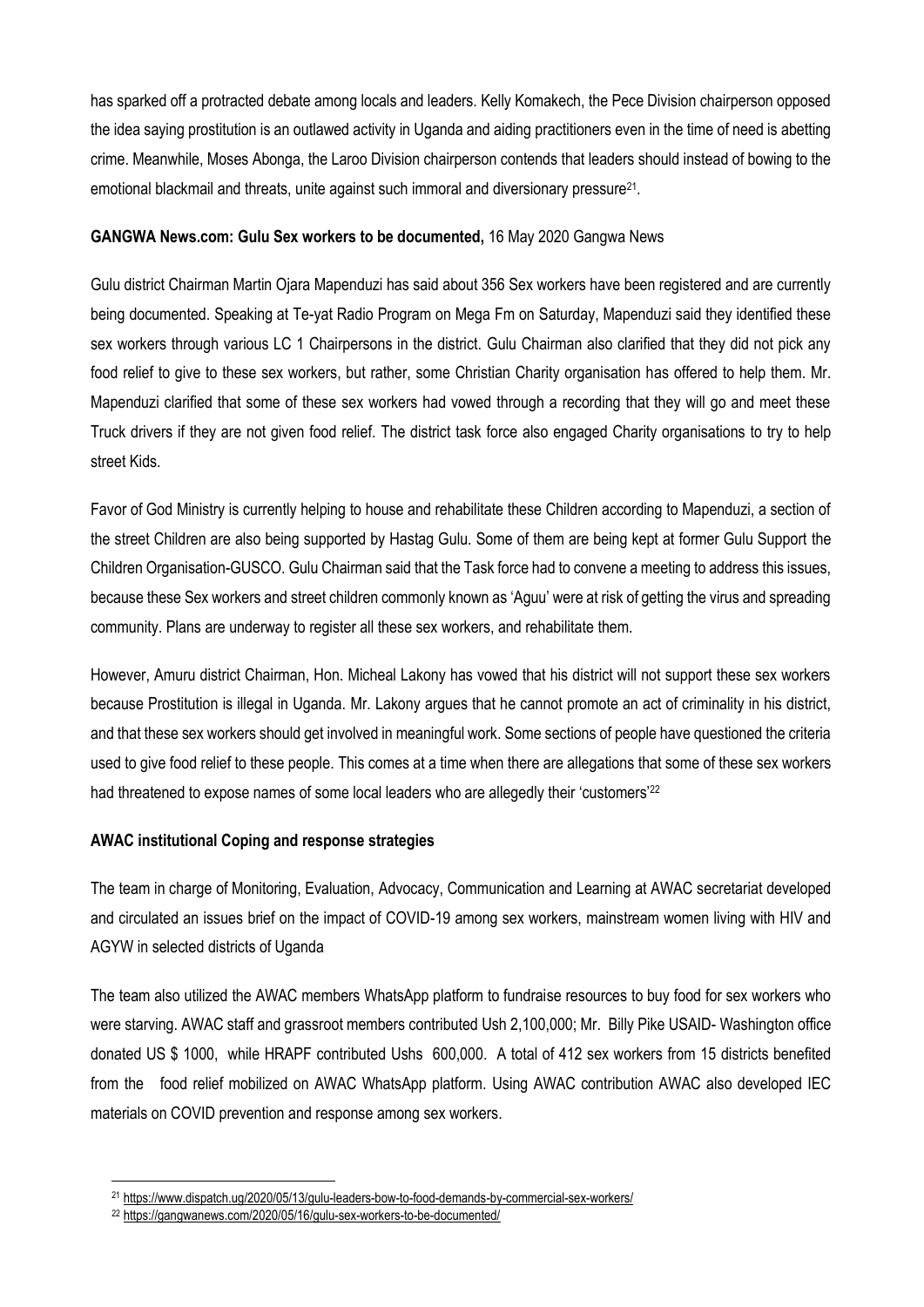AWAC staff utilized several online platforms to engage development partners, implementing partners on the issues of redirecting some resources in a bid to mitigate the effect of COVID-19 pandemic on the health and wellbeing of FSWs, MWLHA and AGYW. As result, UN Women through ICWEA earmarked Ug Shs 38,000000 to AWAC to support COVID-19 response. In addition to the Ug shs 10,000,000 to support to the Psychiatrist to handle mental health and psychosocial issues of sex workers at AWAC, UNFPA offered to train grassroot female sex workers and AGYW engaged in sex work in Karamoja region and KCCA of the ages 13-23.

Global Fund –TASO contributed food for 900 sex workers, monthly airtime for grassroot sex workers peer educators, executive directors as well as program staff at AWAC secretariat. 100 peer educators and 50 EDs facilitated under this arrangement.

### <span id="page-37-0"></span>**6.5. CSO appeals, Releases and Petitions**

**.** 

**Health Gap: Uganda's Covid-19 Response is Terrorizing Women with Arbitrary Detention, Blackmail, and Violence,** 30th April 2020

*Kampala)* ––The Uganda Key Populations Consortium (UKPC) and other civil society organizations strongly denounced raids, arrests, extortion, and violent attacks during the last 24 hours targeting sex workers, barmaids and other vulnerable communities by police, Local Defense Units (LDUs), and Resident District Commissioners (RDCs).

"*Over the last 14 days, we have received reports of 117 women who have been arrested—and 71 of those have been within the last 24 hours through raids in Lira, Wakiso, Masaka, Kampala, Oyam, Mbale, Nakasongola and Kasese. Sex workers are being targeted with violence, blackmail, and arrest by police*," said Macklean Kyomya, Executive Director AWAC, *"Women doing sex work and their families were already starving because local government officials have denied them food aid. HIV positive sex workers and their children are already struggling to get HIV treatment refills, PrEP, STI treatment and contraception because of poor government planning. Now they are being brutalized and traumatized, and forced to choose between starving, isolated with no income or working while risking their own health and safety. Enough is enough. Human rights violations are spreading faster than Covid-19 in Uganda."*

Activists report that since the Ministry of Health began focusing on testing of cargo transporters from Uganda, Tanzania and Kenya, sex workers have been targeted for violence and further criminalisation because of their contact with truck drivers—who frequently make up a large number of sex workers' clients.

*"Sex workers are indispensable allies in securing widespread adoption of effective public health measures". "When sex workers are empowered and their human rights are respected, they can help communities rapidly adopt protective measures—we have seen this with HIV, and it should be the approach of Covid-19 as well. Instead, we are being attacked and discriminated against."* said Daisy Nakato Namakula, National Coordinator of Uganda Network of Sex Worker Organisations

Civil society groups are demanding: 1) police drop all charges and release those arrested immediately; 2) Covid-19 Task Force leaders meet with sex worker networks to agree on how to safeguard the health and welfare of sex workers and their families during the lockdown; and 3) develop an emergency strategy to meet the needs of sex workers and their communities with social protection as a cornerstone of the Covid-19 response<sup>23</sup>.

<sup>23</sup> <https://healthgap.org/press/ugandas-covid19-response-is-terrorizing-women-with-arbitrary-detention-blackmail-and-violence/>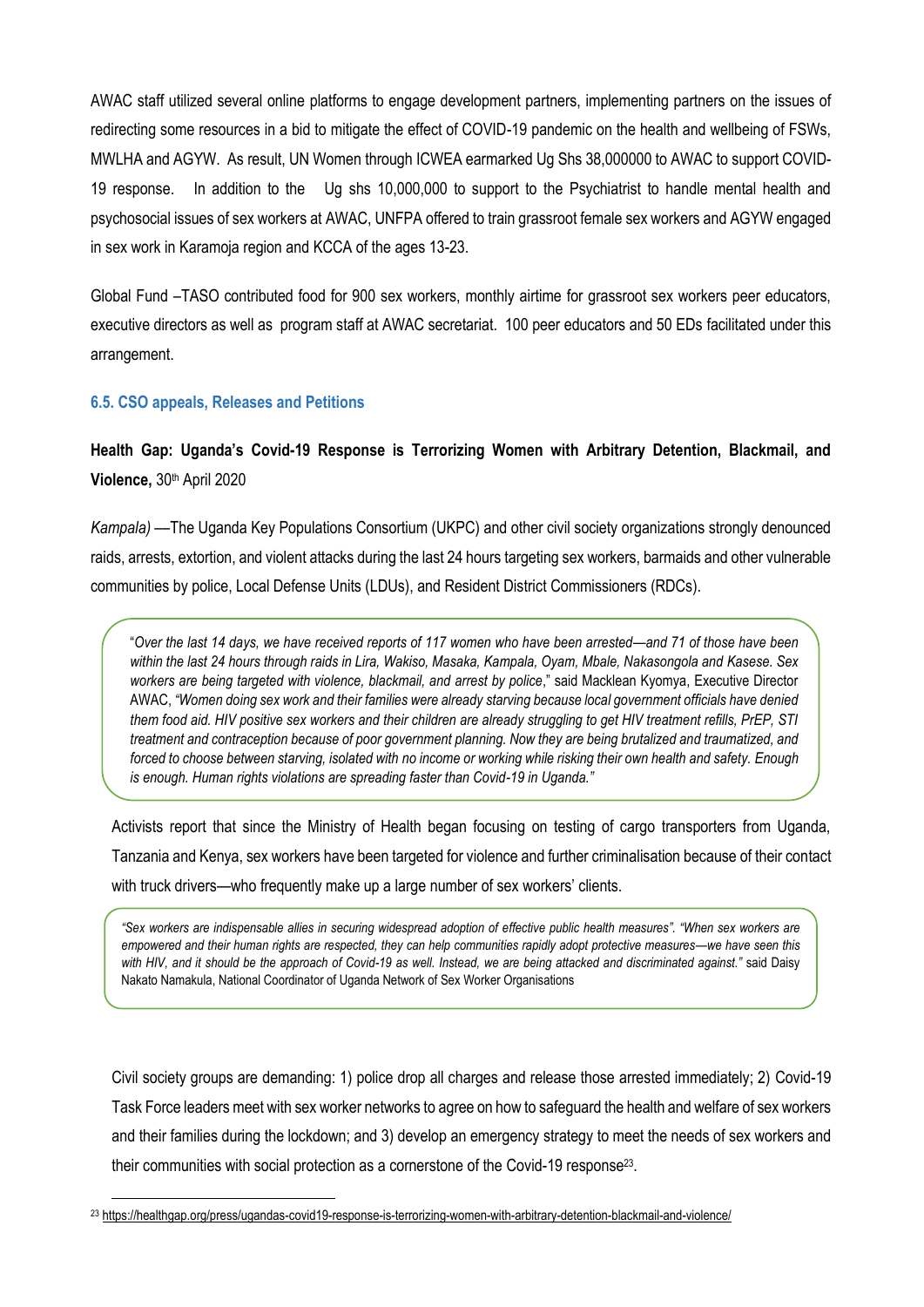# UGANET NEWS: *CIVIL SOCIETY GROUPS APPEAL FOR INTERVENTION IN THE OUTRAGEOUS ARREST OF SEX WORKERS,* 04 MAY 2020

KAMPALA, Uganda: The Uganda Network on Law, Ethics, and HIV/AIDS (UGANET), together with 24 other undersigned Civil Society Organisations (CSOs), has appealed to the Minister for Presidency, Hon. Esther Mbayo**,** to intervene in the in the outrageous arrest of sex workers around the country during the country Covid-19 lockdown. The CSOs have strongly denounced raids, arrests, extortion, and violent attacks targeting sex workers, barmaids and other vulnerable communities by police, Local Defense Units (LDUs), and Resident District Commissioners (RDCs).

The 24 other undersigned CSOs included the Uganda Network Sex Workers Organizations (UNESO), Women Human Rights Defenders Network Uganda (WHRDNU), Alliance of Women Advocating for Change(AWAC), Women's Network for Human Rights Advocacy (WONETHA), Uganda Harm Reduction Network(UHRN), and International Coalition of Women living with HIV Eastern Africa(ICWEA) among others.

Macklean Kyomya, Executive Director Alliance of Women Advocating for Change, an umbrella network of grassroots sex worker-led organizations, said they had received reports of over 117 women who have been arrested, 71 of which had been through raids in Lira, Wakiso, Masaka, Kampala, Oyamu, Mbale, Nakasongola and Kasese.

*"Sex workers are being targeted with violence, blackmail, and arrest by police," said Kyomya. "Women doing sex work and their families were already starving because local government officials have denied them food aid. HIV positive sex workers and their children are already struggling to get HIV treatment refills, PEP, STI treatment and contraception because of poor government planning."*

*"Now they are being brutalized and traumatized, and forced to choose between starving, isolated with no income, or working while risking their own health and safety. Enough is enough. Human rights violations are spreading faster than Covid-19 in Uganda,"* Macklean Kyomya, Executive Director AWAC

These particular violations of rights of sex workers began when the Ministry of Health moved to focusing on testing of cargo transporters from Uganda, Tanzania and Kenya for the Coronavirus. As such, the sex workers became a target for violence and criminalization simply because of their contact with the truck drivers who make up a large percentage of the sex workers' clients.

*"We find these arrests highly violating the wellbeing of these women, majority of whom, are the breadwinners of their families. Security personnel often arrest sex workers and extort finances from them, leaving them vulnerable and unable to sustain the needs of their children especially during a season like this,"* added Kiconco, the Executive Director, UGANET.

CSOs also noted that the cause of these arrests were based on social bias, undermining women's right to nondiscrimination under Article 21 of the Constitution of the Republic of Uganda. They held that whereas some of the women may be guilty of breaching curfew as per the presidential directive due to difficult choices of isolation with no income or support or working at a risk to their own health and safety, it was necessary to stop these arrests because the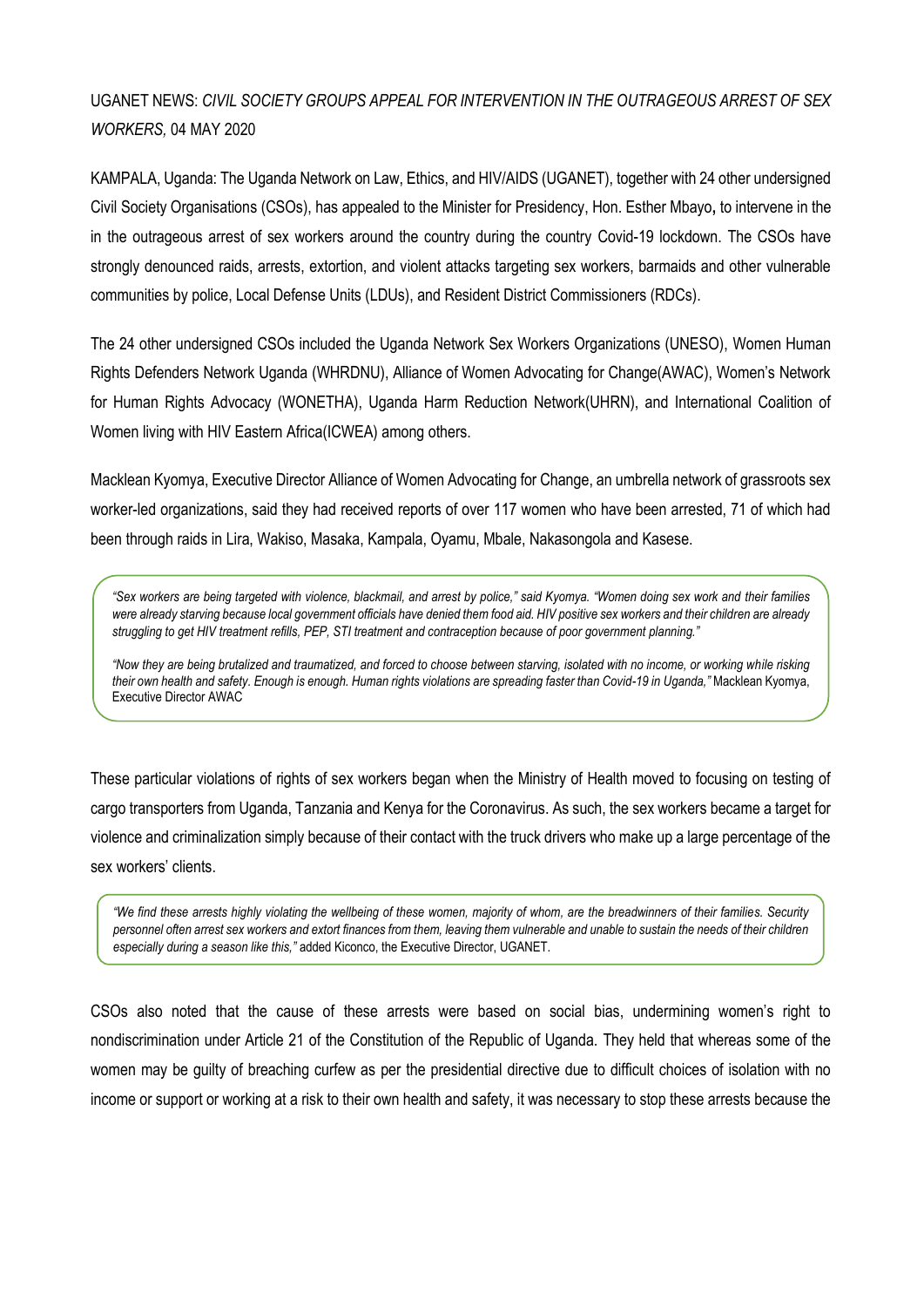importance of these women to the social safety of their communities and homes as well as the welfare of their children ought to be recognized<sup>24</sup>.

# <span id="page-39-0"></span>**6.6 Best practices**

*Madagascar has a social emergence plan that caters for sex workers<sup>25</sup>*

# *BBC News, 10 May 2020: Coronavirus: Zambia sex workers praised for contact tracing*

Sex workers in Zambia are helping to trace people who have contracted coronavirus after a surge in new infections at the border town of Nakonde, the health minister -Chitalu Chilufya has said. They [sex workers] are being very co-operative in our investigations, and we don't want to stigmatize or discriminate against them. They are being very useful in contact tracing," Mr Chilufya said. *"We had a case where one of them appeared with symptoms and told us about a client who was a lorry driver of foreign jurisdiction and even gave us a contact number. We called that number and we were told the person we called had Covid-19," the minister added<sup>26</sup> .*

# *Sex workers are indispensable allies in adoption of public health measures*

*"Sex workers are indispensable allies in securing widespread adoption of effective public health measures," said Daisy Nakato Namakula, National Coordinator of Uganda Network of Sex Worker Organizations. "When sex workers are empowered and their human rights are respected, they can help communities rapidly adopt protective measures—we*  have seen this with HIV, and it should be the approach of Covid-19 as well. Instead, we are being attacked and *discriminated against."<sup>27</sup>* 

# <span id="page-39-1"></span>**7. Challenges and lessons learnt**

<span id="page-39-3"></span><span id="page-39-2"></span>

|    | <b>Lessons Learnt</b>                                                                                                                                                                                                                                                                                                                   | $\mathbf{1}$ . | <b>Challenges faced during the study</b>                                                                                                                                                                                                                                                                                                                                                                                     |
|----|-----------------------------------------------------------------------------------------------------------------------------------------------------------------------------------------------------------------------------------------------------------------------------------------------------------------------------------------|----------------|------------------------------------------------------------------------------------------------------------------------------------------------------------------------------------------------------------------------------------------------------------------------------------------------------------------------------------------------------------------------------------------------------------------------------|
| 2. | Women operating in a criminalized and<br>socially discriminatory environment (FSW,<br>AGWY and MWLHIV) bear the burden of the<br>adverse effects of public health outbreaks<br>such as Covid-19.<br>Lack of social safety enablers, stigma and<br>discrimination compromises FSWs ability to<br>comply with preventive measures such as | 2.             | Due to the lockdown and mandatory social distancing, it<br>was not possible to use observation and focus group<br>discussion groups to enhance the quality of feedback.<br>The constrained financial resource envelop and limited<br>time affected the size of the sample frame. The online<br>assess that was conducted to increase the sample size<br>whereby participants gave their views via social media<br>platforms. |
|    |                                                                                                                                                                                                                                                                                                                                         |                |                                                                                                                                                                                                                                                                                                                                                                                                                              |

<sup>24</sup> <http://uganet.org/index.php/2020/05/04/civil-society-groups-appeal-for-intervention-in-the-outrageous-arrest-of-sex-workers/>

1

<sup>&</sup>lt;sup>25</sup> [https://www.ohchr.org/Documents/Issues/Women/Covid-19\\_and\\_Womens\\_Human\\_Rights.pdf](https://www.ohchr.org/Documents/Issues/Women/COVID-19_and_Womens_Human_Rights.pdf)

<sup>26</sup> <https://www.bbc.com/news/world-africa-52604961>

*<sup>27</sup> <https://healthgap.org/press/ugandas-covid19-response-is-terrorizing-women-with-arbitrary-detention-blackmail-and-violence/>*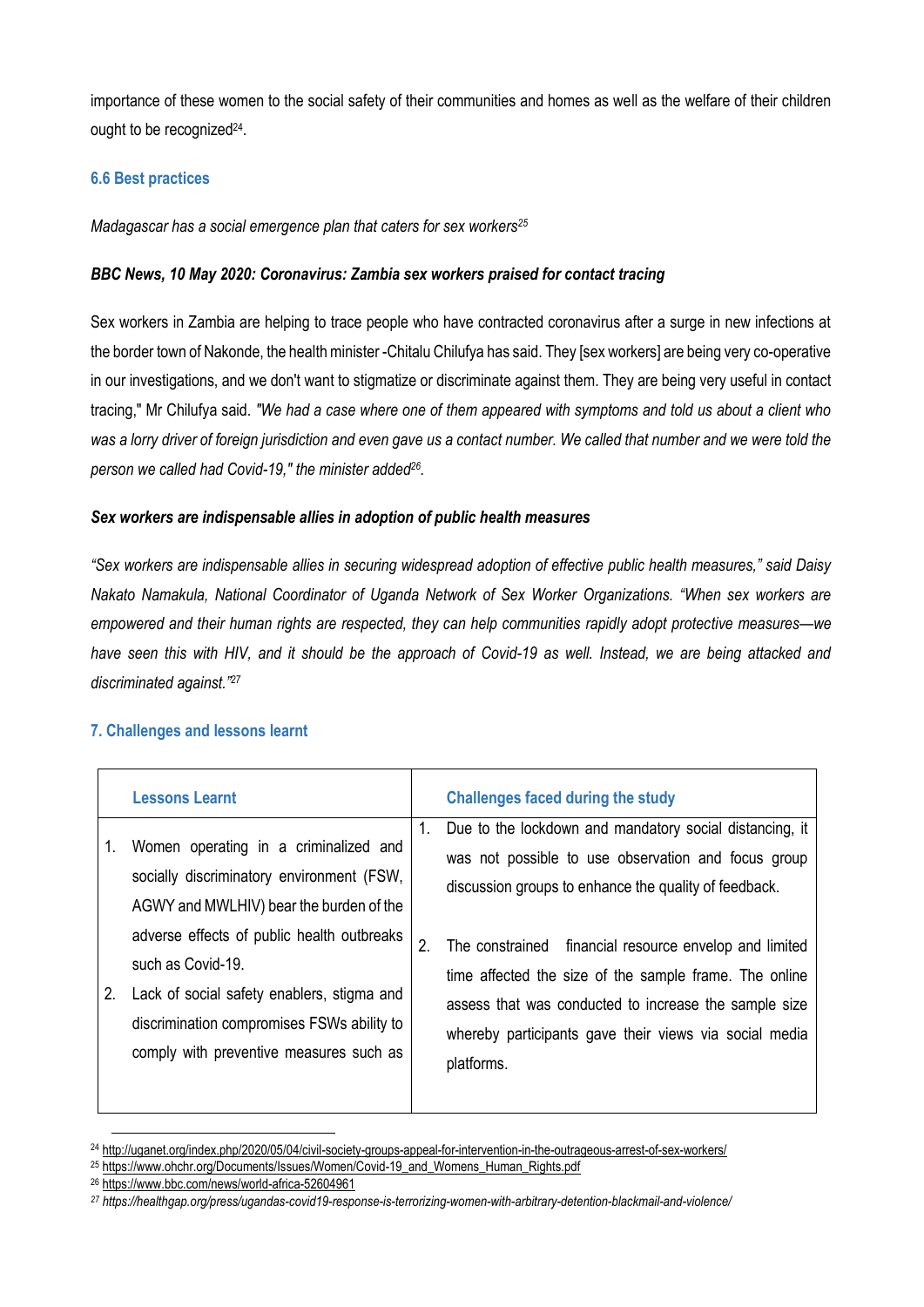|    | washing<br>distancing,<br>hand<br>social<br>and |    |                                                            |
|----|-------------------------------------------------|----|------------------------------------------------------------|
|    | observing good nutrition.                       | 3. | Phone administered interviews were expensive in terms of   |
| 3. | Covid-19 has induced adverse effects on         |    | airtime and also time consuming given that interviewers at |
|    | the mental health and wellbeing of FSWs         |    | times needed to provide psychosocial support or referrals  |
|    | and MWLHIV                                      |    | to those who felt the distress triggered in the course of  |
| 4. | Extreme economic deprivation, starvation,       |    | responding some of the questions or those respondents      |
|    | lack of shelter and psychological distress      |    | who needed particular services.                            |
|    | compromise the abilities of the FSWs and        |    |                                                            |
|    | MWLHIV to exercise risk reduction to live       |    |                                                            |
|    | health dignified lives in times outbreaks.      |    |                                                            |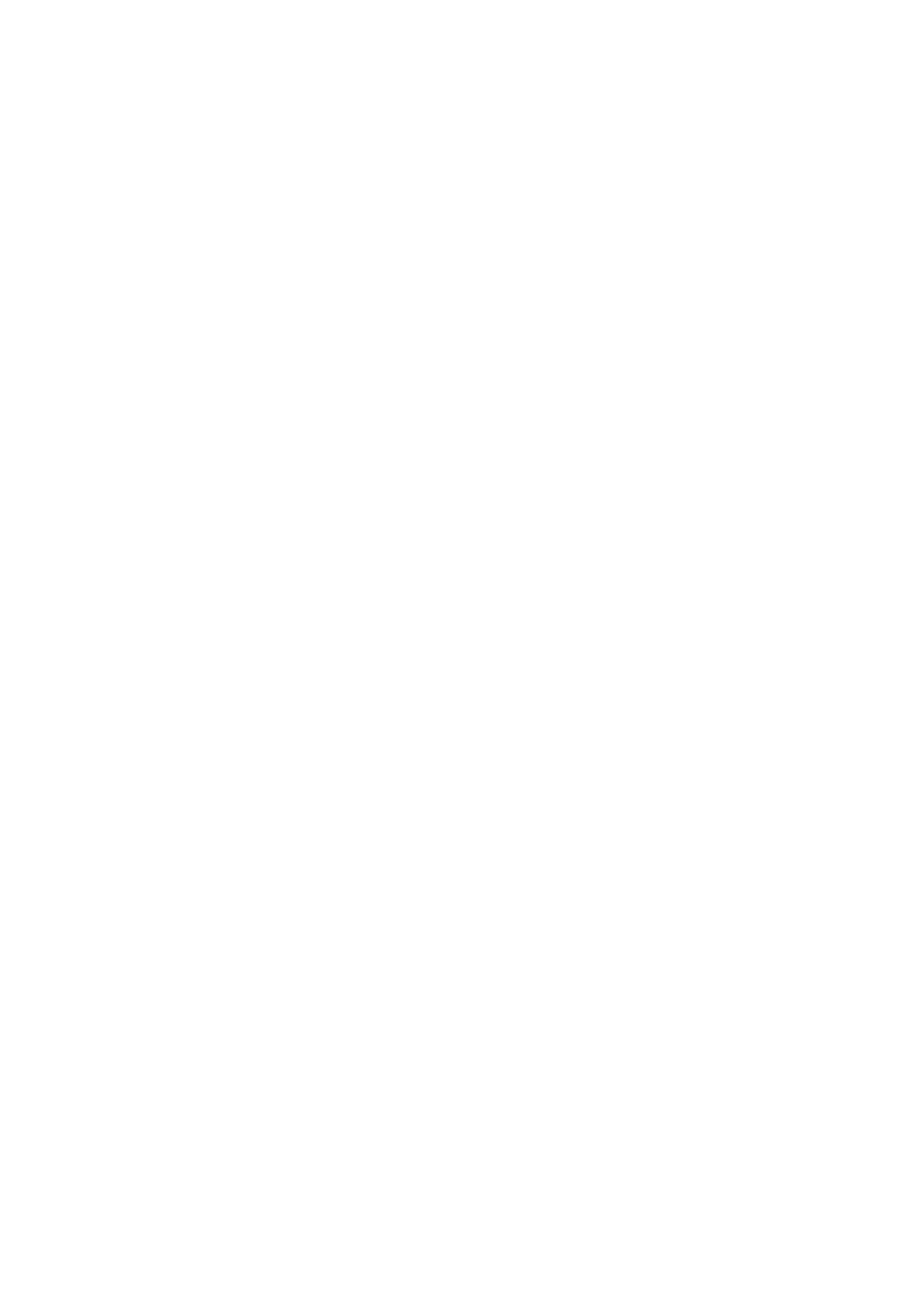# <span id="page-42-0"></span>**8.0. Conclusion and Recommendations**

# <span id="page-42-1"></span>**8.1 Conclusion**

The Covid-19 lockdown has spotlighted and aggravated the preexisting engendered inequalities born by FSWs and MWLHIV fueled by the marginalized criminalized, stigmatizing environment in which they operate that renders them more prone to the adverse effects of Covid-19 and other pandemics. In the spirit of leaving no one behind government and partners should prioritize FSWs and MWLHIV among the vulnerable populations to receive economic resilience social assistance incentives, food, shelter support, personal protective equipment, and benefit from responsive Differentiated Service Delivery Model (DSDM), Gender Based Violence (GBV) prevention and response programs and Psycho social support services.

# <span id="page-42-2"></span>**8.2. Recommendations**

- 1. The Government of Uganda and partners to prioritize FSWs among the vulnerable populations to receive economic resilience social assistance incentives, food, shelter support, personal protective equipment, and benefit from gender based violence prevention and response programs and psycho social support services.
- 2. AWAC to engage partners, GOU and other stakeholders develop and operationalize a multi-sectoral emergency strategy to meet the needs of sex workers and their communities with social protection as a cornerstone of the Covid-19 response.
- 3. Support empowerment and mentorship of peers in documentation of human rights violations, provision of psychological first aid and successful execution of linkages to the needed health, social protection and legal services.
- 4. Support platforms that enhance personal safety planning for sex workers in context of Covid-19, Human rights, HIV, GBV and emergency medical care needs
- 5. Support development of system of collecting, analyzing and disseminating information on Violations, case finding, best practices and innovative approaches to integration of GBV, mental health, HIV, Covid-19 prevention, response and mitigation, in SRHR programming for Sex workers.
- 6. Support platforms and targeted messaging to foster duty bearer's accountability and commitment to prevention and response among female sex workers
- 7. Advocate for targeted social protection, differentiated delivery and structured community mobilization and resilience building through Girls Action Clubs (GACs), *Community Health Livelihood Enhancement Groups (CHLEGs),* Drop in Centre (DiC) and Community Human rights & Sustainable Development Goals Accelerators (CHuSA).
- 8. Support integration basic livelihoods, personal safety, human rights and e communication literacy
- 9. Support establishment and strengthening of district monitoring and coordination working groups on violence and case finding to ensure all actions protect and promote wellbeing (restore hope, safety, calm, social connectedness and self- and the sex workers' community efficacy.
- 10. Support empowerment of violence response teams
- 11. Scale up mobile and Drop In Cetres to baffer districts such as those on Boarder areas, Trounsit routes and landing sites Mapping services that support survivors of violence • formation of FSWs, YPLHA and WLHA -led advocacy committee.
- 12. Provide extra training to build their skills in situation assessment and problem solving.